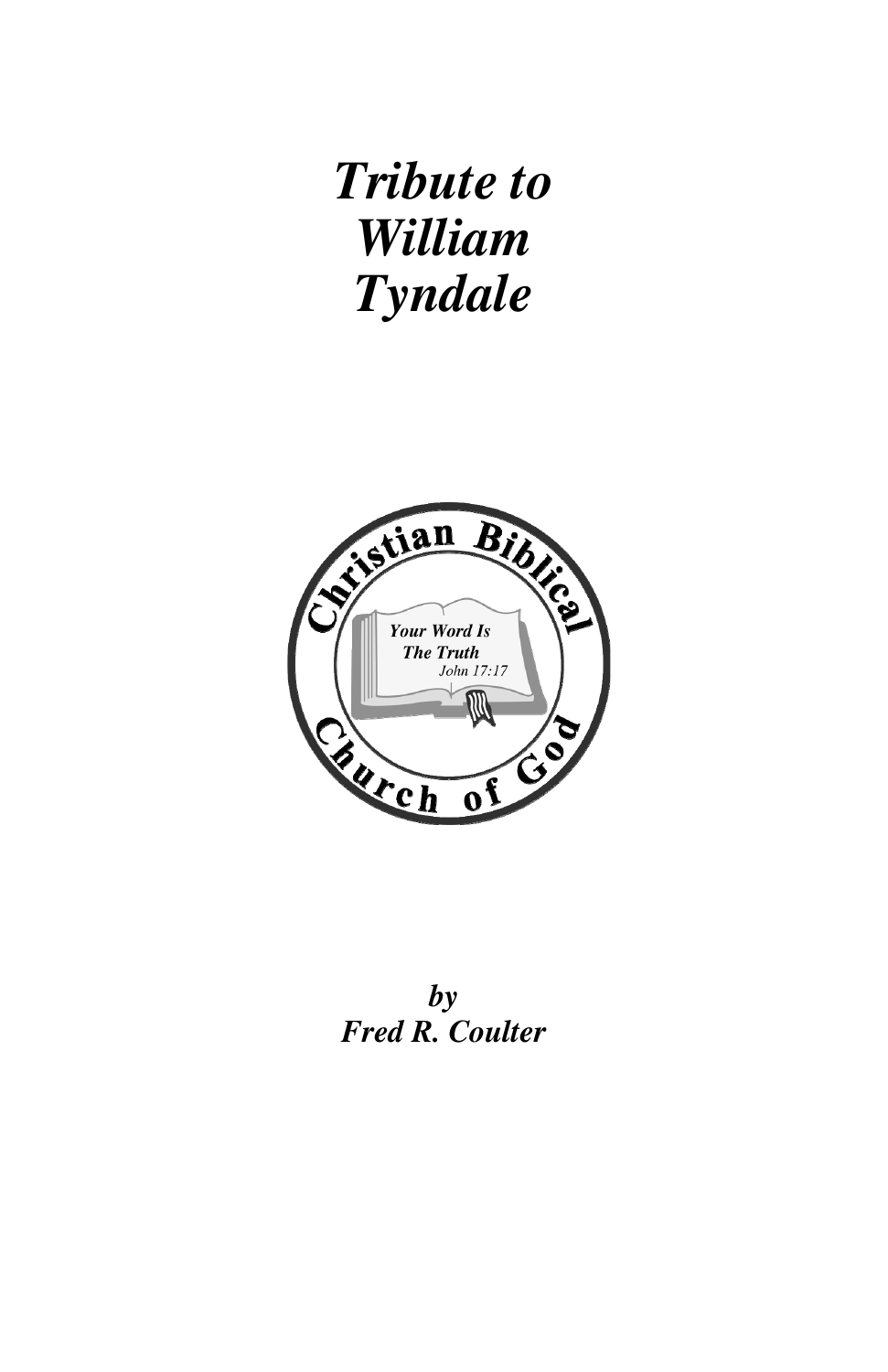*© 2011*  Fred R. Coulter *Christian Biblical Church of God P.O. Box 1442 Hollister, CA 95024-1442*

*All rights reserved. Except for brief excerpts for review purposes, no part of this publication may be reproduced or used in any form or by any means without the written permission of the copyright owner. This includes electronic and mechanical photocopying or recording, as well as the use of information storage and retrieval systems.*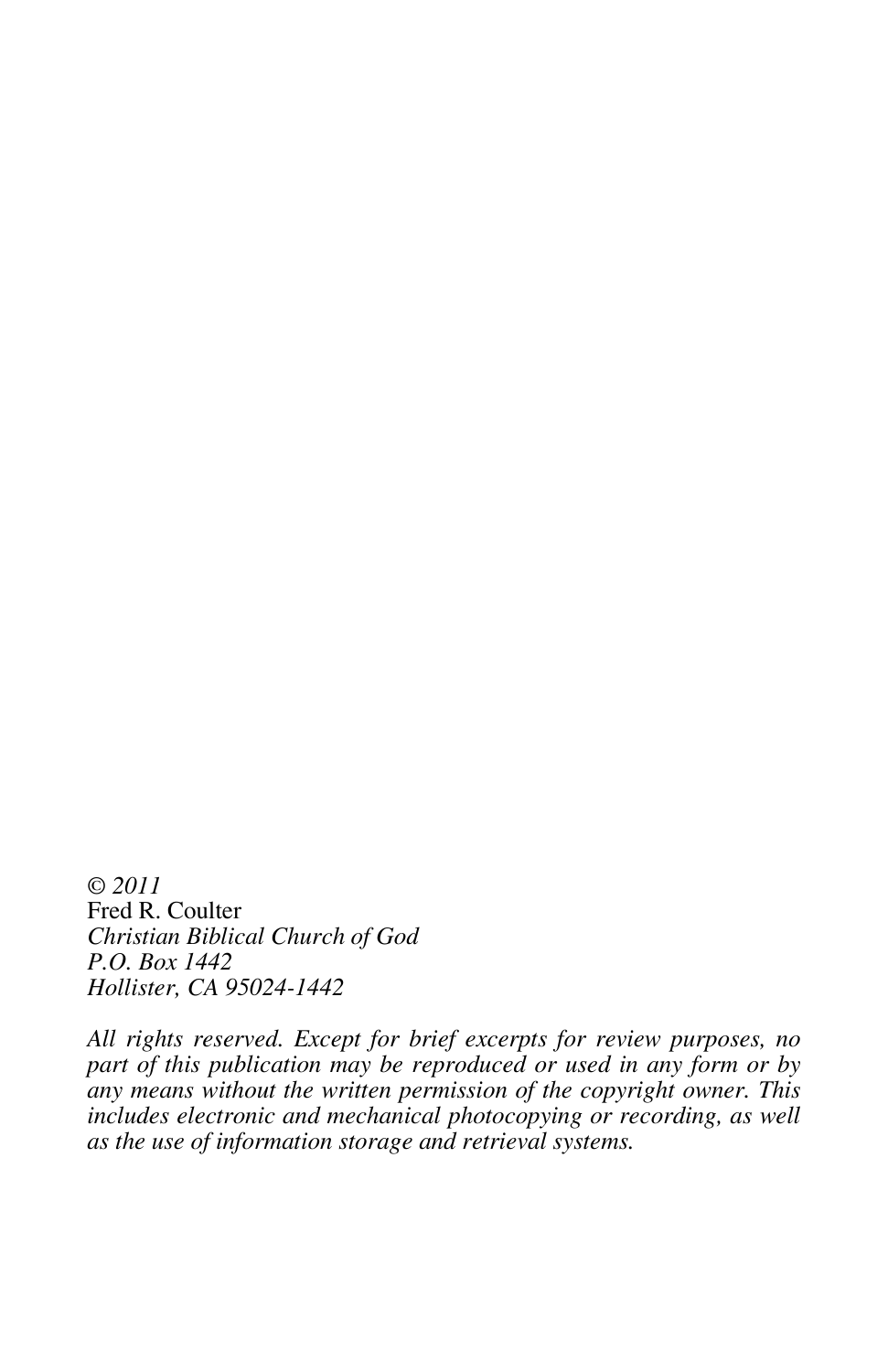# **A TRIBUTE TO WILLIAM TYNDALE The "Father" of All English Bibles**

" 'The history of our English Bible begins with the work of Tyndale and not with that of Wycliffe,' says Dr. Westcott in his *History of the English Bible,* p. 316, and it is true that one of the most striking features of the work of Tyndale is its independence" (*Encyclopedia Britannica*,  $11<sup>th</sup>$  Edition, vol. 3, p. 898).

The history of the modern English Bible rightly begins with William Tyndale, rather than Wycliffe, because he was the first man to translate both the New Testament from the Byzantine Greek and the Old Testament from the Hebrew text into English. So profound was his work that all subsequent English Bibles stand in the shadow of his translations. Noted Tyndale biographer David Daniell wrote: "William Tyndale (1494-1536) was the first person to translate the Bible into English from its original Greek and Hebrew and the first to print the Bible in English, which he did in exile. Giving the laity access to the word of God outraged the clerical establishment in England: he was condemned, hunted, and eventually murdered. However, his masterly translation formed the basis of all English bibles—including the 'King James Bible', many of whose finest passages were taken unchanged, though unacknowledged, from Tyndale's work" (Daniell, *William Tyndale a Biography*, dust jacket sleeve).

Daniell commented that "Tyndale grew up to be a remarkable linguist, noted in Europe for knowing seven languages as well as English, like a native." Apparently, at age twelve Tyndale attended Oxford University in 1506. Afterwards he attended Cambridge University from 1517-1520, where he and other fellow students were converted to Christ after studying the Greek New Testament—Erasmus' 1516 Edition (Ibid., pp. 14, 27, 49).

From the evidence of his life and work, there is no doubt that God the Father and Jesus Christ had specially set apart, prepared, called and converted William Tyndale for the task of translating the Holy Scriptures into English. He was led by the Holy Spirit and by a holy passion to translate the Word of God so that common men and women—even the plowboy—could have the Holy Scriptures of God to read and study for themselves.

Daniell wrote of a key turning point in Tyndale's life, revealing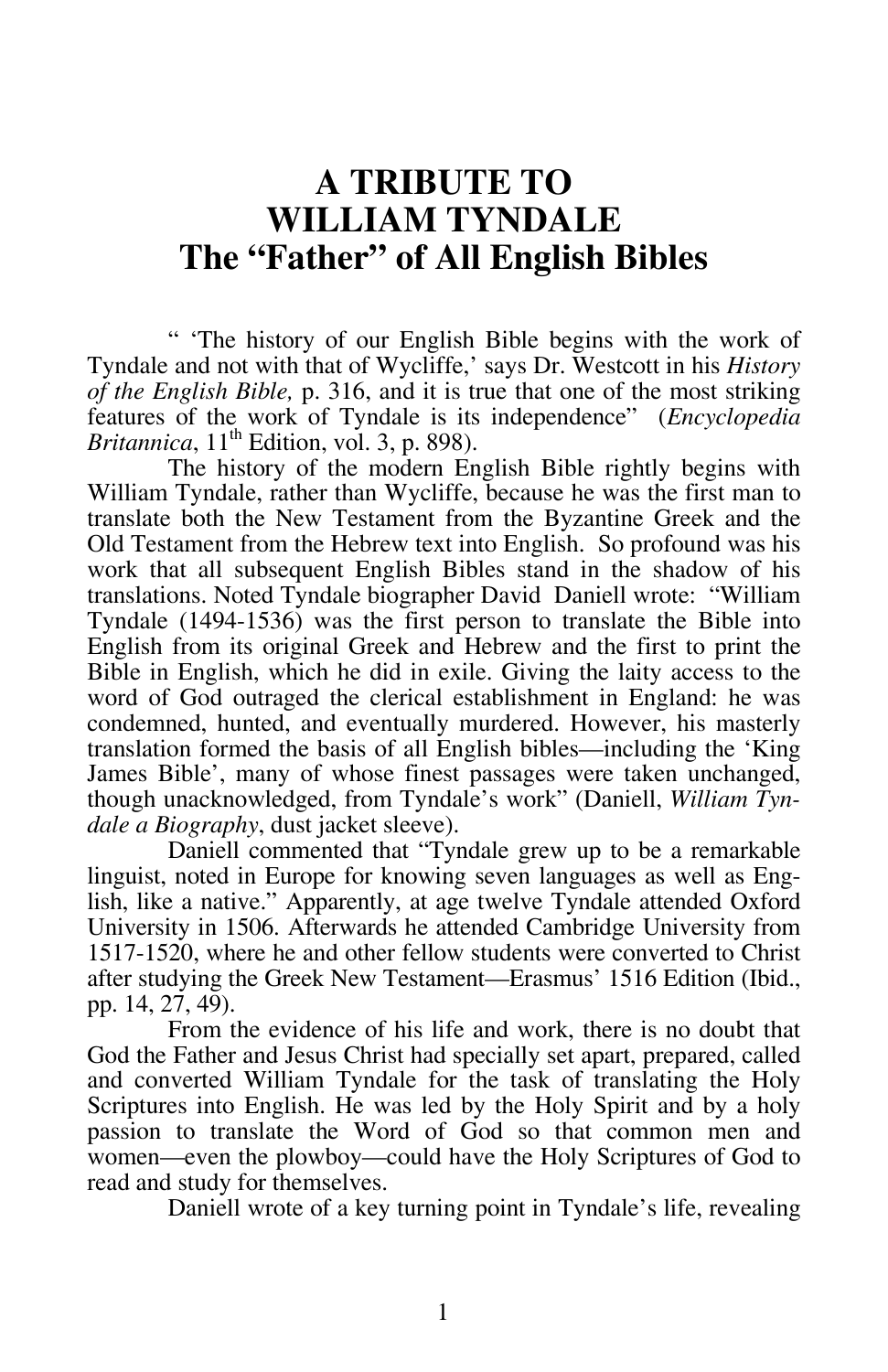his unflinching resoluteness to make the Word of God available in English for the ordinary man: "Until it was available in English as a whole book, the humble layman and woman had even less chance of knowing what the New Testament said: it might have been in Chinese for all the sense the Latin made, though some scattered New Testament phrases circulated in proverbs in English, and a few might have seen parts of the Lollard Bible [Wycliffe's translation in Old English from Jerome's Latin Vulgate in 1380]. Tyndale saw that what was needed was a New Testament in English from the Greek. Richard Webb's narrative concludes, famously: 'And soon after Master Tyndall happened to be in the company of a learned man, and in communing and disputing with him drove him to that issue that the learned man said, **we were better be without God's law than the pope's**: Master Tyndall hearing that, answered him, **I defy the Pope and all his laws**, and said, **if God spare my life ere many years, I will cause a boy that drives the plough, shall know more of the scripture than you do**.'

 "The words echo Erasmus in his *Paraclesis*. Tyndale's problem was finding a high enough authority [in the church] to work under, to exempt him from the fatal charge of heresy under the Constitutions of Oxford [of 1410—which strictly outlawed the Scriptures in English under penalty of death]" (Ibid., pp. 78-79, bold emphasis and bracketed comments added).

 Thus, William Tyndale was single-minded and undaunted in his purpose of translating and printing the Bible in English. His calling had many parallels to the apostle Paul's calling: Just as Jesus Christ had called Saul, who was a top leader in Judaism, out of the spiritual depths and darkness of Judaism to become the apostle Paul, in like manner, Jesus Christ called William Tyndale, who was a priest, out of the darkest spiritual bondage of Roman Catholicism. In the same way that Paul rejected Judaism, preached and wrote the Gospel of Jesus Christ and was martyred by the Roman authorities of his time, William Tyndale rejected Catholicism and was despised by the corrupt, intolerant religious establishment of his time and eventually martyred. As Paul was chased by the Jewish religious authorities from city to city and country to country, likewise while in exile, Tyndale was chased throughout Germany and the Low Countries. He was hated, rejected, and hounded as a common criminal by the Roman Catholic religious and civil authorities. Finally, he was betrayed by Henry Phillips in Antwerp and was arrested, tried and convicted as a heretic. He was strangled to death and burned at the stake in 1536 because he dared to defy the pope and the Roman Catholic Church authorities by translating and printing the first English New and Old Testaments from the original language.

So thorough and powerful was Tyndale's knowledge of English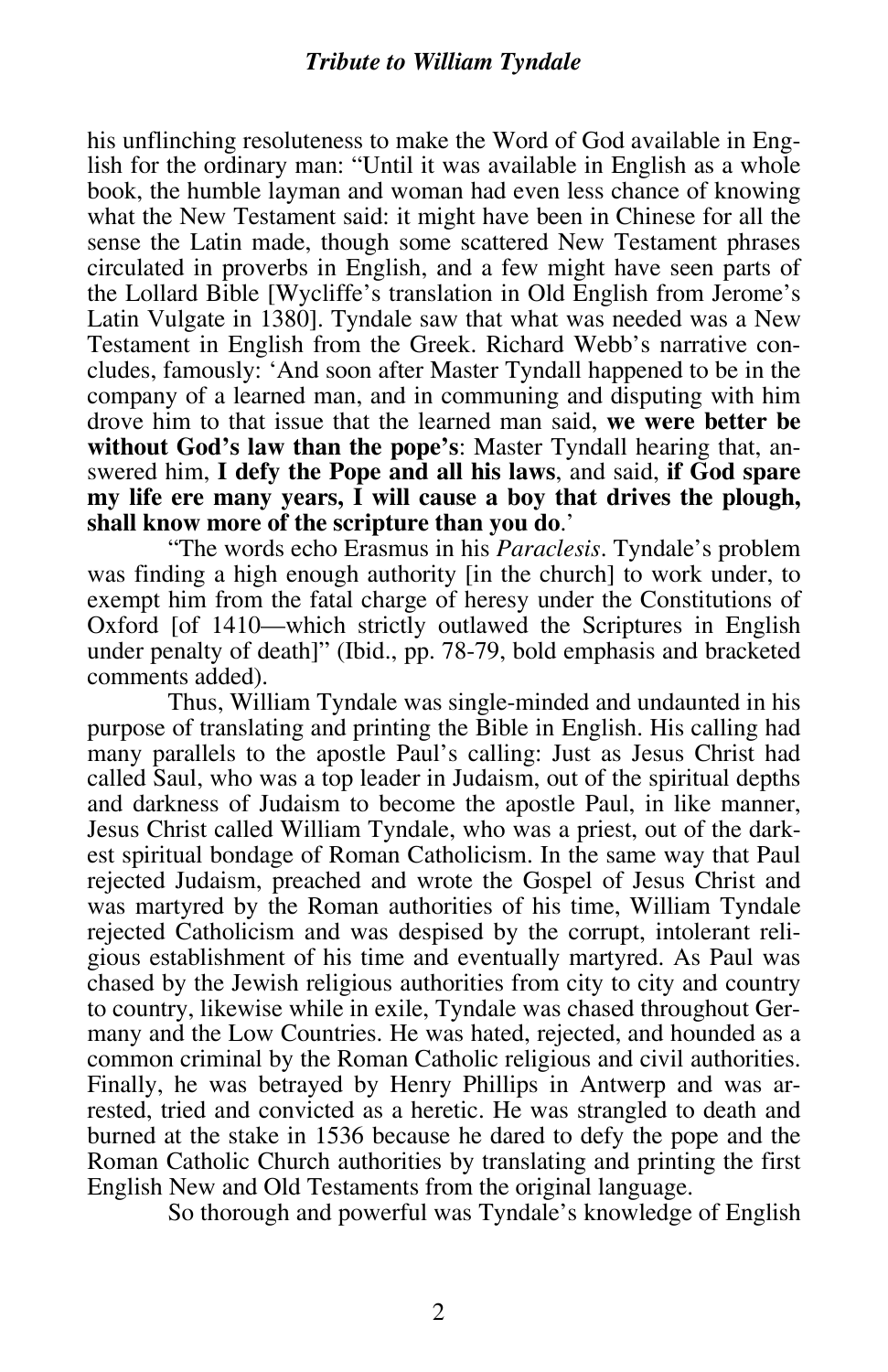that his translation of the Scriptures set the foundation for today's modern English. It was not Shakespeare who established the power and beauty of the English language—it was William Tyndale, who lived two generations before Shakespeare (1564-1616). Shakespeare, by God's grace, built on the foundation that Tyndale had established through His translation of the English Bible.

*Tyndale Sets Out to Translate the New Testament***:** In the summer of 1523, six years after Martin Luther nailed his ninety-five theses to the Wittenberg Catholic church door, Tyndale went to London to seek permission from the bishop of London, Cuthbret Tunstall, to translate the Scriptures. Because Lutheranism—which rejected Roman Catholic traditional practices and the authority of the pope—had begun to influence England, Tunstall denied Tyndale permission to translate the New Testament into English (Ibid., p. 83). Therefore, Tyndale exiled himself to Europe, leaving England in April 1524. He first went to Hamburg, Germany, then to Wittenberg where he met Martin Luther, and then on to Cologne in 1525, where he not only translated the Greek New Testament into English but also proceeded to have it printed. However, in the midst of printing the Gospel of Matthew, he had to flee the authorities who were seeking to arrest him (Ibid., pp. 108-109). Tyndale and his helper William Roye escaped and went to Worms, where Tyndale first published his translation of the New Testament in 1526.

 Daniell wrote extensively of Tyndale's 1526 New Testament: "The small city of Worms, with its Roman Cathedral and eight-hundred -year-old history of meetings of the Diet, so recently linked with Luther's name, was hospitable to 'the English apostates' who had fled from Cologne. Tyndale, assisted by Roye, successfully completed the printing of the translation of the whole New Testament at the press of Peter Schoeffer, probably in 1526. It was a simple, small, octavo (roughly hymn-book size), without prologue or marginal notes, with simple chapter-breaks, printed in exceptionally clear Bastard type (*Schwabacher*) with small illuminations at the start of each book. It is little else but seven hundred pages of text. Of a print-run said to be either three or six thousand, two copies survive, one imperfect. Neither has a title-page, but we know from Tyndale's remarks in the preface to *The Parable of the Wicked Mammon* that he did not put his name to the book, following the counsel of Christ to do 'good deeds secretly and to be content with the conscience of well doing'. The date on a title page might have been late 1525, or more probably 1526. Copies were brought to England and were already being sold openly, for example by 'Master Garrett, Curate of All Hallows in Honey Lane London' by early February 1526.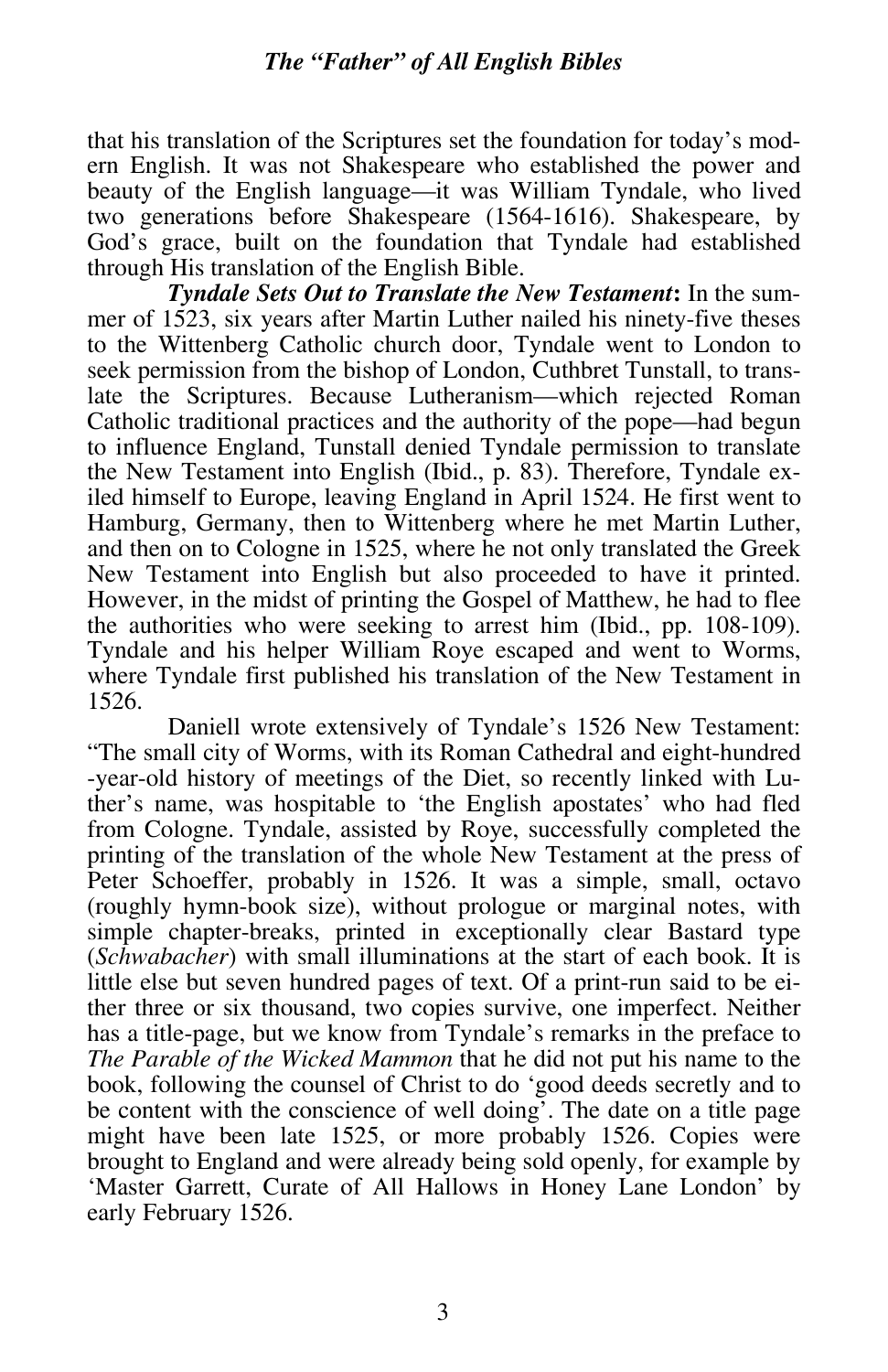"It was Tyndale's revision of this New Testament eight years later in 1534 which not only went forward into later Renaissance Bibles, most notably the Authorized Version [King James Version], but is still dominant, even today. Yet the 1534 Testament, important as it is, is a revision. We must not lose sight of the extraordinary quality of that first printed New Testament in English, as it was welcomed and read in London and southern and eastern England. Here was suddenly the complete New Testament, all twenty-seven books, the four gospels, the Acts, the twenty-one Epistles and Revelation, in very portable form, clearly printed. Here was the original Greek, in English. The bare text itself was complete, and without an iota of allegorising commentary. Everything that had been originally written was here, to be read freely without addition or subtraction. The only constraints were the implicit command to read it, and in reading to relate one text to another, even one book to another, so that the high theology of Paul in the Epistles could be understood in relation to the words and work of Jesus in the Gospels.

 "It was the Greek in English, the common *koine* of the firstcentury Mediterranean in the common spoken language of England. Phrase after phrase after phrase came from English life as lived in the 1520s by English people: 'A city that is set on an hill cannot be hid … No man can serve two masters … Ask and it shall be given you. Seek and ye shall find. Knock and it shall be opened unto you … and the floods came, and the winds blew … as sheep having no shepherd … give unto one of these little ones to drink, a cup of cold water only …' These phrases, here taken at random from the earlier chapters of Matthew, would have been on the sheets of the abandoned Cologne edition and possibly were therefore already familiar to some readers. But here were no longer scattered fragments, but the whole thing, the precious first-century documents in which the Christian faith was first formulated, in modern English.

 "What still strikes a late-twentieth-century reader is how modern it is. There are occasional words that have been lost to common use since 1526, like 'noosell' for nurture, or have changed their meaning, like 'naughty' for valueless, or 'haunt' for remain. But both vocabulary and syntax are not only recognizable today, they still belong to today's language. This seems to be for two reasons. First, Tyndale goes for clear, everyday, spoken, English. Because it was largely the current language of his day, it remains largely a current language of ours. He is not out to make antiquarian effects, as the Authorized Version did, for partly political reasons. The result is that Tyndale usually feels more modern than the Authorized Version, though that revision was made nearly a century later. The second reason is that Tyndale makes a language for the Word of God, which speaks to the heart: 'And all that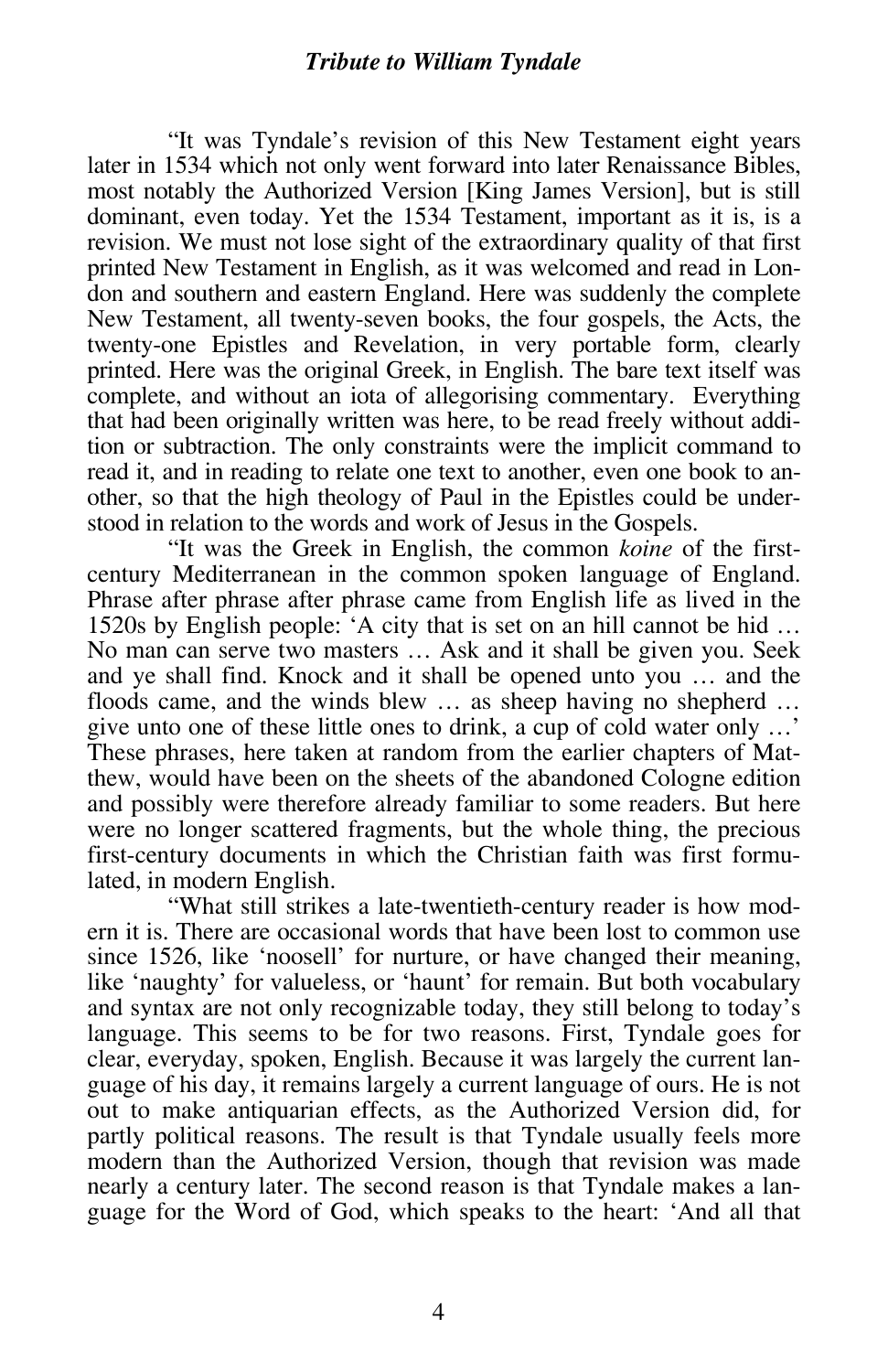heard it wondered, at those things which were told them of the shepherds. But Mary kept all those sayings, and pondered them in her heart.' (Luke 2) ... Such phrases have gone deep into the consciousness of English-speakers ever since" (Daniell, *William Tyndale a Biography*, pp. 134-135).

*Tyndale's Translations and Writings Smuggled into England***:** Because of a unique secret alliance between Tyndale and his English merchant friends in Europe and London, thousands of Tyndale's English New Testaments, and later Old Testaments, as well as his other books, were smuggled into England from Germany and Antwerp. They were cleverly hidden in flour sacks and bales of cloth. "Smuggling was efficient," wrote Daniell. "Attempts at controls, forbidding people to receive books on a long list headed by the works of Tyndale, clearly did not work, for all the evidence points to there being increasing numbers of readers of contraband books year by year—in spite of punishments for people caught. Bales of cloth (the commonest method) would be secretly marked, containing well-hidden flat printed sheets. 'Barrels or casks, apparently full of wine or oil, might secrete water-tight boxes holding dangerous propaganda. Cargoes of wheat or grain, hides or skins were not always made up exclusively of these items. Flour sacks often held carefully packed contraband books strategically placed in the meal. Chests with false sides or bases, hidden receptacles or secret compartments brought over documents ...' " (Ibid., p. 186).

 England was literally flooded with Tyndale's outlawed Bibles. In order to stamp out this heretical book, Roman Catholic authorities, under orders from Bishop Tunstell, burned thousands of his New Testaments and books. However, thousands more were smuggled in and sold on the black market, in spite of the fact that those who owned or read them were subject to torture or death by burning or beheading. History does not tell us how many English men and women were punished, tortured, burned at the stake or beheaded for possessing Tyndale's outlawed Bible—or for professing Jesus Christ as Savior by faith and rejecting Roman Catholicism. Perhaps, one may glean an understanding of the horrific human carnage during the bloody struggle of the Reformation from John Foxe's *Acts and Monuments of Martyrs*, in three volumes. He chronicled the deaths of many thousands of martyrs of Jesus Christ throughout Europe, including England.

 In addition to translating the New Testament and Old Testament, Tyndale wrote other books that explained and expounded upon the Scriptures. These are: *Parable of the Wicked Mammon*, 1527; *The Obedience of a Christian Man*, 1528; Preface to the Five Books of Moses—Genesis, Exodus, Leviticus, Numbers and Deuteronomy, 1530; Prologues: *To the Prophet Jonas; The Gospels*: Matthew, Mark, Luke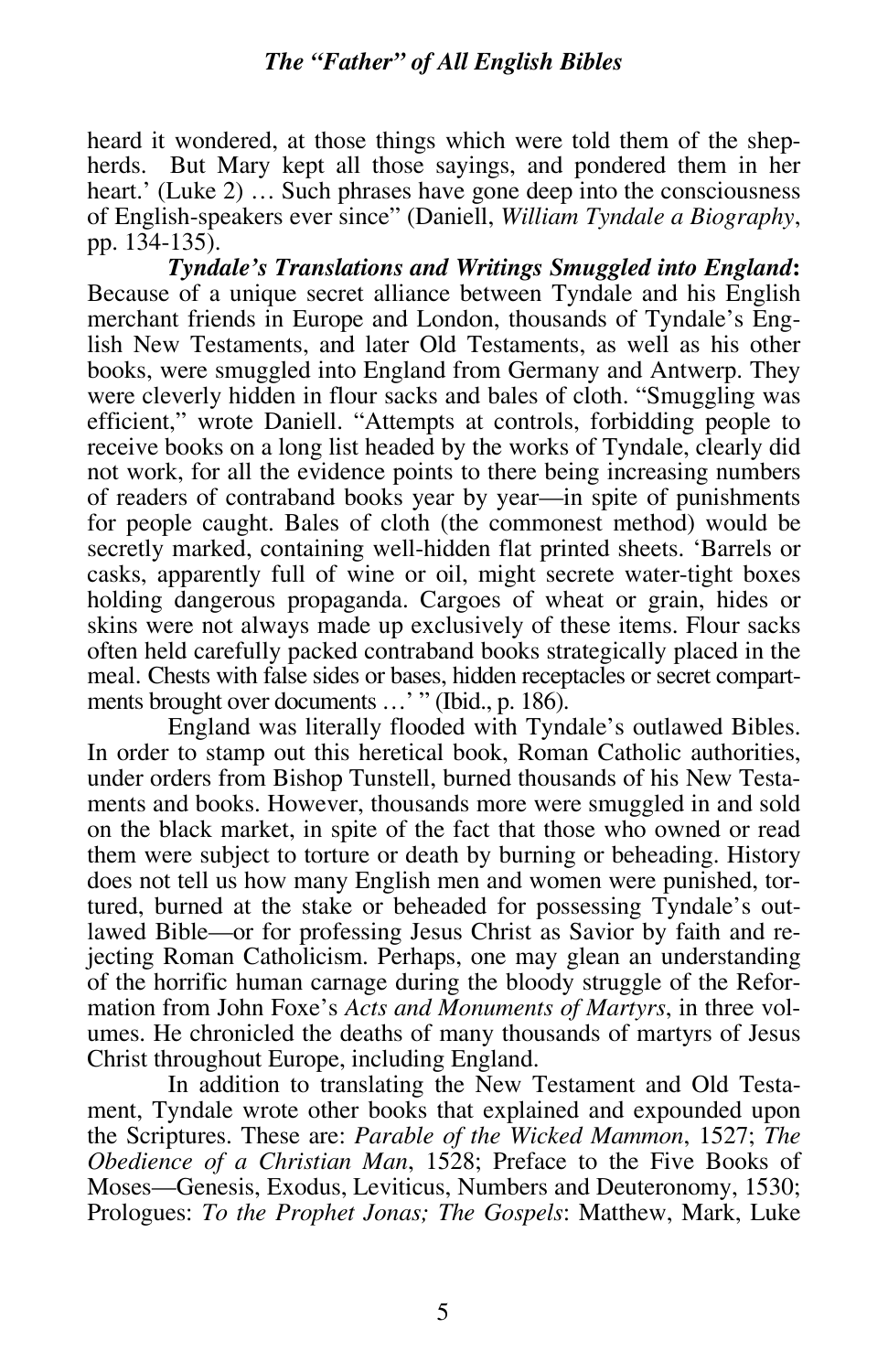and John; Prologues to the following Epistles: Romans, I and II Corinthians, Galatians, Ephesians, Philippians, Colossians, I and II Thessalonians, I and II Timothy, Titus, Philemon, Hebrews, James, I and II Peter, the three Epistles of John and Jude.

 Tyndale was hoping for repentance and reformation in England. He realized that whenever God sent a prophet to preach repentance and the people did not repent, God's hand of punishment was soon to follow. If they repented, as the people of Nineveh did when Jonah preached to them, God's blessing would be upon the nation. In Tyndale's prologue *To the Prophet Jonas,* one can see his hope that the people of England would also repent: "And so Christ came again after the resurrection in his Spirit, and preached repentance unto them [the Jewish nation] by the mouth of his apostles and disciples, and with miracles of the Holy Ghost. And all that repented not perished shortly after, and the rest [were] carried away captive into all quarters of the world for an example, as you see unto this day.

 "And in like manner, since the world began, wheresoever repentance was offered and not received, there God took cruel vengeance immediately: as you see in the flood of Noah, in the overthrowing of Sodom and Gomorrah, and all the country about; and as you see of Egypt, of the Amorites, Canaanites, and afterward of the very Israelites; and then at the last, of the Jews, too, and of the Assyrians and Babylonians; and so throughout all the empires of the world.

 "Gildas [516-570] preached repentance unto the old Britains that inhabited England. They repented not, and therefore God sent in their enemies upon them on every side, and destroyed them up, and gave the land unto other nations. And great vengeance has been taken in that land for sin since that time.

 "Wickliffe [1320-1384] preached repentance unto our fathers not long since. They repented not; for their hearts were indurate [hardened], and their eyes blinded with their own pope-holy righteousness, wherewith they had made their souls gay [light-hearted] against the receiving again of the wicked spirit, that brings seven worse than himself with him, and makes the latter end worse than the beginning: for in open sins there is hope of repentance, but in holy hypocrisy none at all. But what followed? They slew their true and right king, and set up three wrong kings [in] a row, under which all the noble blood was slain up, and half the commons thereto, what in France, and what with their own sword, in fighting among themselves for the crown; and the cities and towns decayed, and the land brought half into a wilderness, in respect of that it was before.

 "And now Christ, to preach repentance, is risen yet once again out of his sepulcher, in which the pope had buried him, and kept him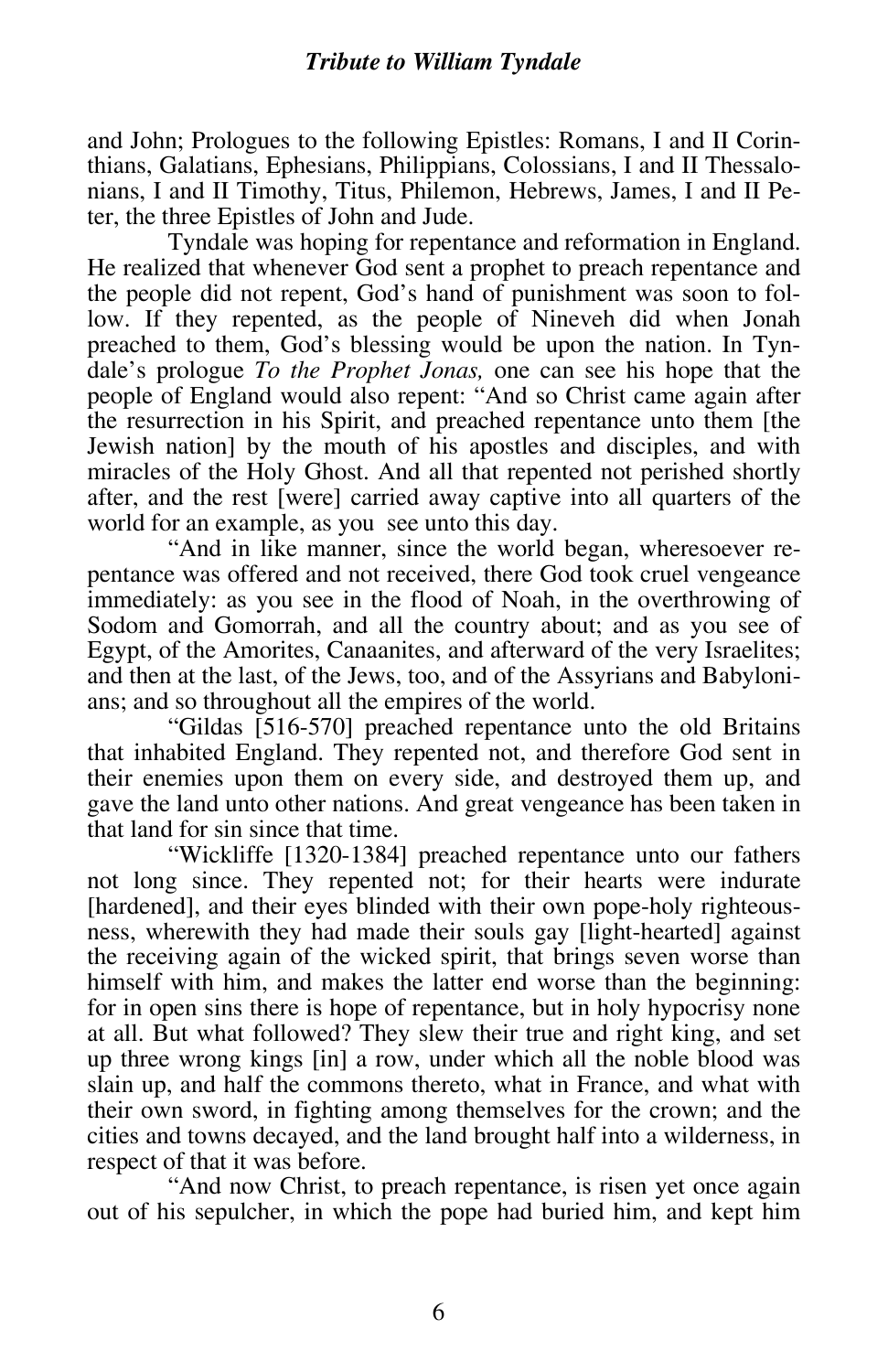down with his pillars and poleaxes, and all disguisings of hypocrisy, with guile, wiles and falsehood, and with the sword of all princes, which he had blinded with his false merchandise. And as I doubt not of the ensamples that are past, so am I sure that great wrath [against England] will follow, except repentance turn it back again, and cease it" (Parker Society, *Prologue to the Prophet Jonas*, pp. 458-459).

 In the end, Tyndale's works, especially his New Testament and *The Obedience of a Christian Man*, ignited the fires of reformation in England and changed the course of history, for many did repent and turn to God. As a result, after Henry VIII read *The Obedience of a Christian Man*, given to him by his second wife, Anne Boleyn, he saw the Scriptural rationale that enabled him to take action and sever all ties with Rome. In 1534, he renounced the Pope and Rome's control of the church in England and established himself as head of the Church of England, for he had previously received, in 1521, the title of *Defender of the Faith* from Pope Leo X.

 In Langer's *An Encyclopedia of World History* we find this summary: "1534. ACT OF SUPREMACY, appointing the king and his successors *Protector and only Supreme Head of the Church and Clergy of England*. This may be taken as the decisive beginning of the English Reformation. The break with Rome had political and personal origins; at first there were no real differences in dogma and liturgy. Refusal to take the oath of supremacy was made high treason, under which vote Sir Thomas More was condemned and beheaded (1535)" (p. 370).

 The separation from Rome was the first step that eventually led Henry VIII to order the English Bible to be placed in all churches in England, printed under license from the king in 1537. The English Bible was actually Tyndale's translation of the Old and New Testaments renamed the "Thomas Matthews" Bible. In 1538, also by the king's authority, the "Great Bible," published by Miles Coverdale, another one of Tyndale's associates, was printed and placed in all the churches in England.

*Tyndale's Old Testament Translation***:** Not only did Tyndale translate the New Testament from Greek into English, but he translated the Old Testament as well. It is evident that he translated onehalf of the Old Testament—the Pentateuch, Joshua to II Chronicles and Jonah. These subsequently were published. John Rogers, who assisted Tyndale while he was in prison awaiting execution, put together the rest of the Old Testament books that Tyndale had translated before he was arrested. Concerning Tyndale's Old Testament and the Thomas Matthew Bible, Daniell wrote: "William Tyndale's Old Testament translations laid the foundation of our English Bible. They have been even more hidden from general view than his work on the New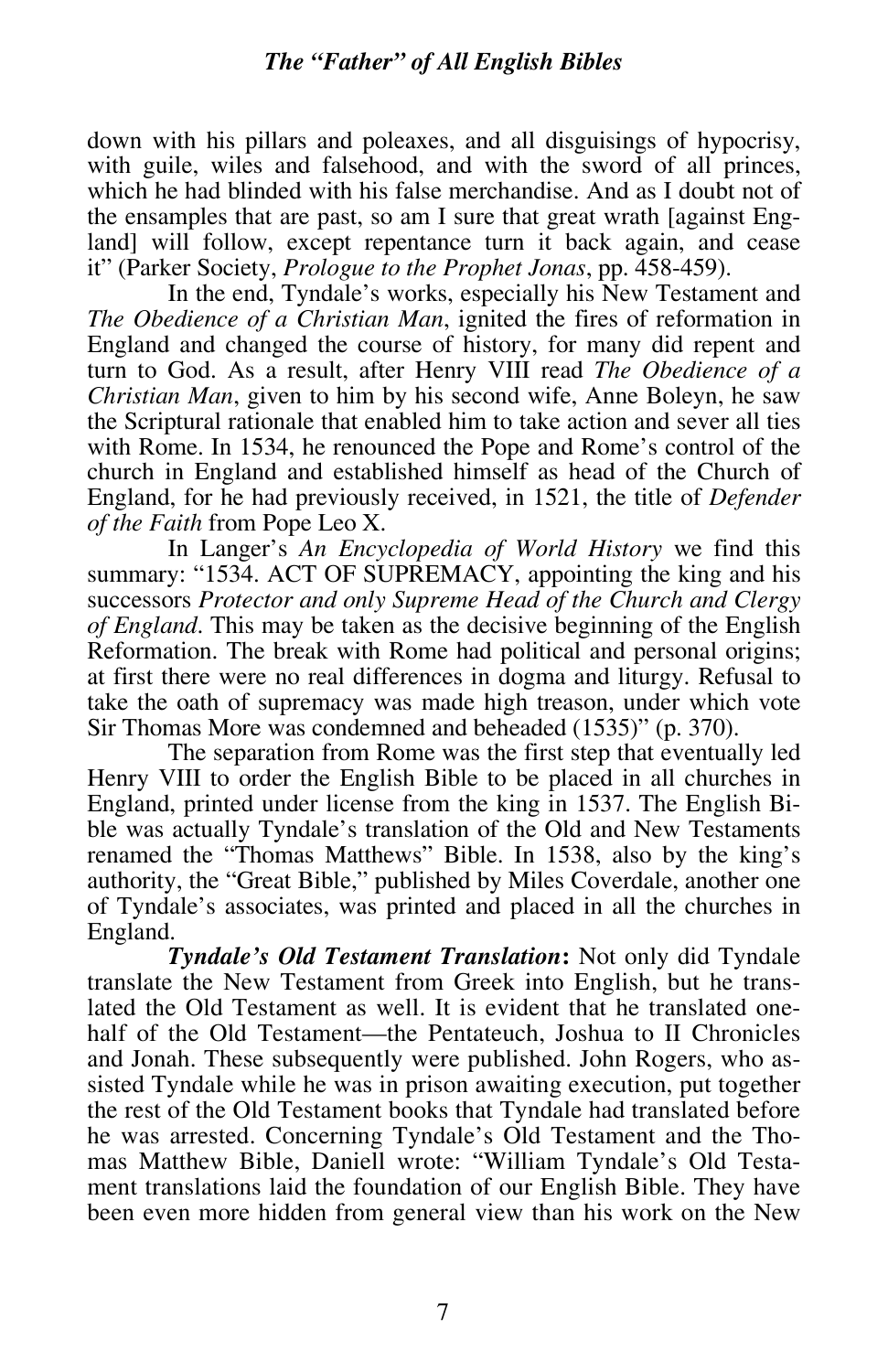Testament….Tyndale published his first translations from Hebrew into English—the earliest ever from that language into this—in 1530, when he printed his Pentateuch, the first five books of the Old Testament. He gave us our Bible language: the words and rhythms, for example, of the story of the Creation and the Fall—'Let there be light and there was light', 'male and female created He them', 'who told you that you were naked?' and much else. **Two generations later, in 1611, the scholars and divines who made the Authorized Version under King James were happy to use what Tyndale had given them, though without acknowledgement**. Very many great passages from the Pentateuch come to us from Tyndale" (Daniell, *Introduction* to *Tyndale's Old Testament*, p. ix, bold emphasis added).

 In his biography of Tyndale, Daniell wrote of Tyndale's Pentateuch: "Some time in January 1530 there began to appear in England, smuggled in from Antwerp, copies of a well-made little book, again printed by Hoochstraten of Antwerp … the title-page of which simply announced *The first book of Moses called Genesis*, and nothing more. The next page began a prologue with the words 'W.T. To the Reader'; so there could be no doubt about its origins" (Daniell, *William Tyndale a Biography*, p. 283).

 "These opening chapters of Genesis are the first translations not just the first printed, but the first translations—from Hebrew into English. This needs to be emphasized. Not only was the Hebrew language only known in England in 1529 and 1530 by, at the most, a tiny handful of scholars in Oxford and Cambridge, and quite possibly by none; that there was a language called Hebrew at all, or that it had any connection whatsoever with the Bible, would have been news to most of the ordinary population. Religion was in Latin: the Mass was in Latin; all the other services, like baptism, were in Latin; everything the priest did was in Latin; the Psalms in the Mass were in Latin; the Biblereadings in the services, such as they were, were in Latin; the Bible, when visible, was a big Latin volume; some priests, and most laymen ... [understood] only a few words of Latin, if that. The Bible was thought of only by a very few as a whole and complete thing, referring throughout, backwards and forwards, not just to itself from Genesis to Revelation, but also from Creation to the end of history—an entity. Now here in 1530 was Genesis, from the Hebrew, in English, in a form that fitted a pocket" (Ibid., p. 287).

 "Tyndale's Hebrew work did not stop in 1530. He printed a second edition of his Pentateuch in 1534, with some revisions in Genesis. At the back of his 1534 New Testament are fifteen pages containing forty Old Testament passages, for use in services in church, and translated not from the Latin of the service-books but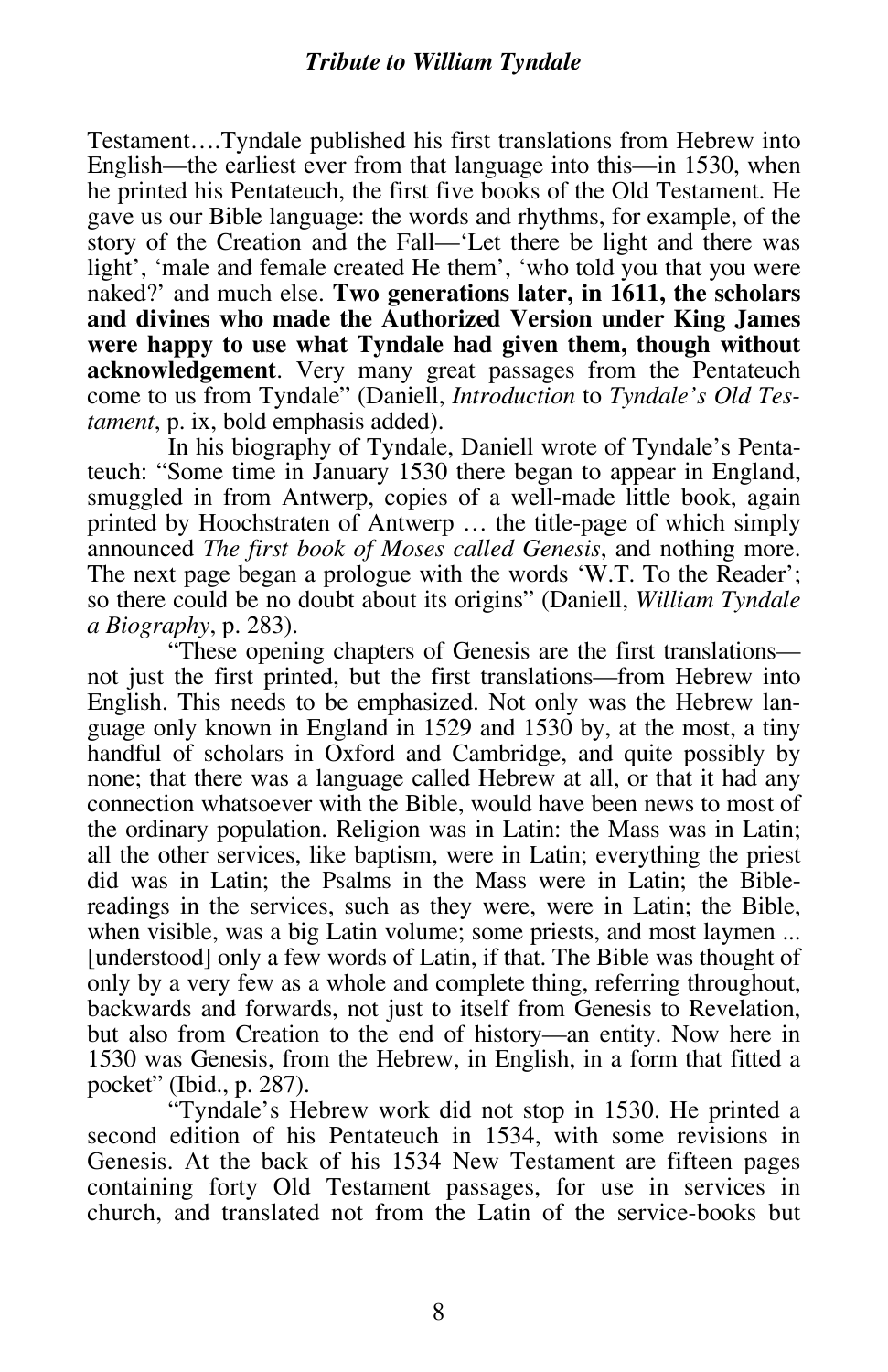from the original Hebrew and from the Greek of the Apocrypha. They again mark the first appearance of portions of scripture, from the prophets, Proverbs and Song of Solomon, in English direct from the Hebrew. Moreover, where the Greek New Testament writers quote from the Old Testament, Tyndale in his 1534 version tends to translate from the original Hebrew rather than through the Greek….A thousand years before Tyndale, the Bible had existed in a fourth-century Latin version known latterly as the Vulgate, very much the property of the Church. In Tyndale's time, to go behind the Latin to the scriptural Greek and Hebrew, and then **furthermore to seek to make those Bible texts available in portable volumes printed in English, so that anyone at all could have a copy and read it, was blasphemous and treasonable, punishable by torture or death or both**—until the King, Henry VIII, altered course for his own reasons, tragically soon after Tyndale's martyrdom in 1536 [sic]" (Daniell, *Introduction* to *Tyndale's Old Testament*, p. ix, bold emphasis added).

 "Yet that volume [the Pentateuch] was less than half his Old Testament work. Two years after his execution in 1536 [sic] there appeared a thick folio Bible, also printed abroad, which announced itself as both 'set forth with the King's most gracious license' (marking a change in Henry VIII's policy) and 'truly and purely translated into English by Thomas Matthew'. Matthew is a cover name. The volume was in fact assembled by Tyndale's close friend John Rogers, who later became the first Protestant martyr in England under Catholic Queen Mary. In his 'Matthew's' Bible, Rogers reprinted the Pentateuch and all the New Testament directly from Tyndale. The section after the Pentateuch, from Joshua to 2 Chronicles, was also Tyndale's work. For this assertion, there is, it has to be said, no direct evidence. Yet the strong likelihood, together with an overwhelming accumulation of internal effects, convinces both the general reader and the scholar that this is Tyndale—probably from his manuscripts, entrusted to Rogers at his  $death$ " (Ibid., pp. ix-x).

 "For the Christian, Tyndale insisted, it is essential to be able to study the whole of the Hebrew Law in order to understand what Christ did with it…. Moreover, Tyndale discovered that Hebrew goes wonderfully into English—better than into Latin, and better even than Latin goes into English. All that he did in translating Hebrew rings with that discovery, which is very much his own, and one which only ignorance and prejudice have prevented the English nation from properly praising.

 "Tyndale, and Tyndale alone (with his one or two occasional helpers in Antwerp like George Joye, or in Hamburg like Miles Coverdale, whose Hebrew was not more than basic, if that), was engaged in a full-scale work of translating Hebrew into English. His discovery of the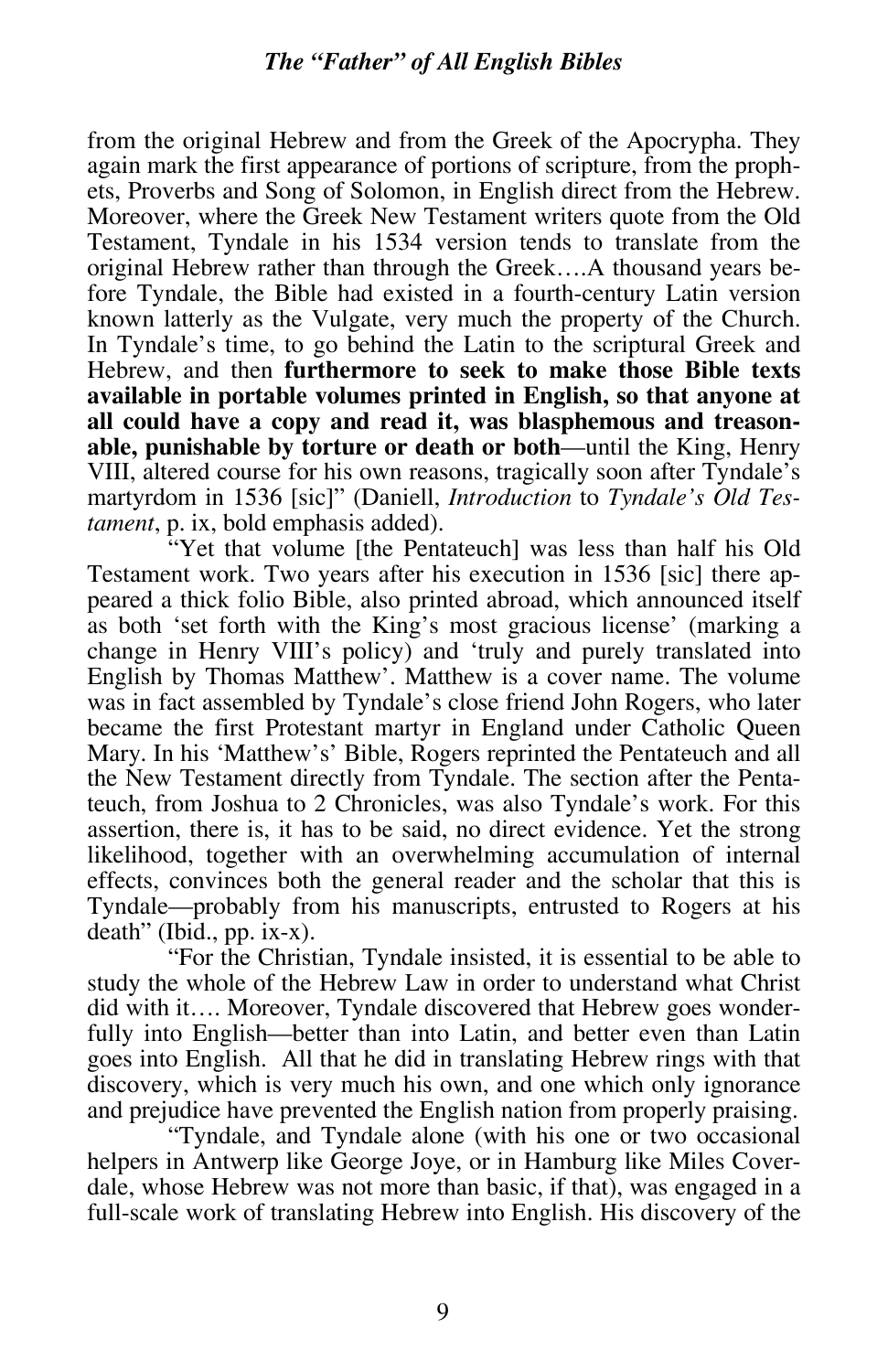happy linguistic marriage of the two languages, though not *quite* as important as Newton's discovery of universal gravitation, was still of high significance for the history of western Christian theology, language and literature—a high claim, but not difficult to support, though the work on it has largely still to be done: the immense influence of Hebrew forms on the English language has not been properly recognized even now…. All Old Testament English versions descend from Tyndale; even of the books of the Old Testament which he did not reach. Miles Coverdale, who first gave us printed in English the second half of the Old Testament, had worked with Tyndale, and imitated him" (Daniell, *William Tyndale a Biography*, pp. 288-289).

# *Tyndale—Grace, Faith and Law*

 Today, Protestant theology is an odd mixture of grace and lawlessness. On the one hand, it claims the grace of God for the forgiveness of sins and the gift of eternal life, which is accepted, praised and loudly preached; on the other hand, it insists that Jesus came to abolish the law. The conclusion is that once one has been "saved," he or she no longer needs to keep the laws and commandments of God except to love God in one's heart. The result is a counterfeit warm, fuzzy, emotional gospel mostly devoid of any need to obey God's commands or to understand the doctrines of Jesus Christ. Hence, the hallmark of Protestantism today is a lawless grace that is contrary to the teachings of Jesus Christ and His apostles.

 Had all of Tyndale's writings been retained, published and taught, perhaps the course of Protestantism in England would have been much different, because he did not teach a lawless grace. In the beginning of the Reformation in England, Tyndale was perhaps the most powerful influence through his translations of the Old and New Testaments as well as his other writings. Yet, the clergy of England, for political reasons as well as jealousy, rejected his clear teachings on law and grace. As a result, when the Bible was finally allowed to be printed in English, beginning in 1537, only the Scriptures were printed. All of Tyndale's other writings that revealed the clear scriptural truth about law and grace were excluded. None of Tyndale's forwards to the reader, prologues to the Gospels and Epistles, or any of his marginal notes were allowed. Thus, an uninspired clergy, through faulty interpretations of the Scriptures, gradually developed a lawless grace.

 Tyndale wrote about human nature, Satan, sin, law, grace, mercy, forgiveness and the love of God. He fully believed in keeping the laws and commandments of God "from the bottom ground of the heart." Furthermore, he taught repentance toward God, justification of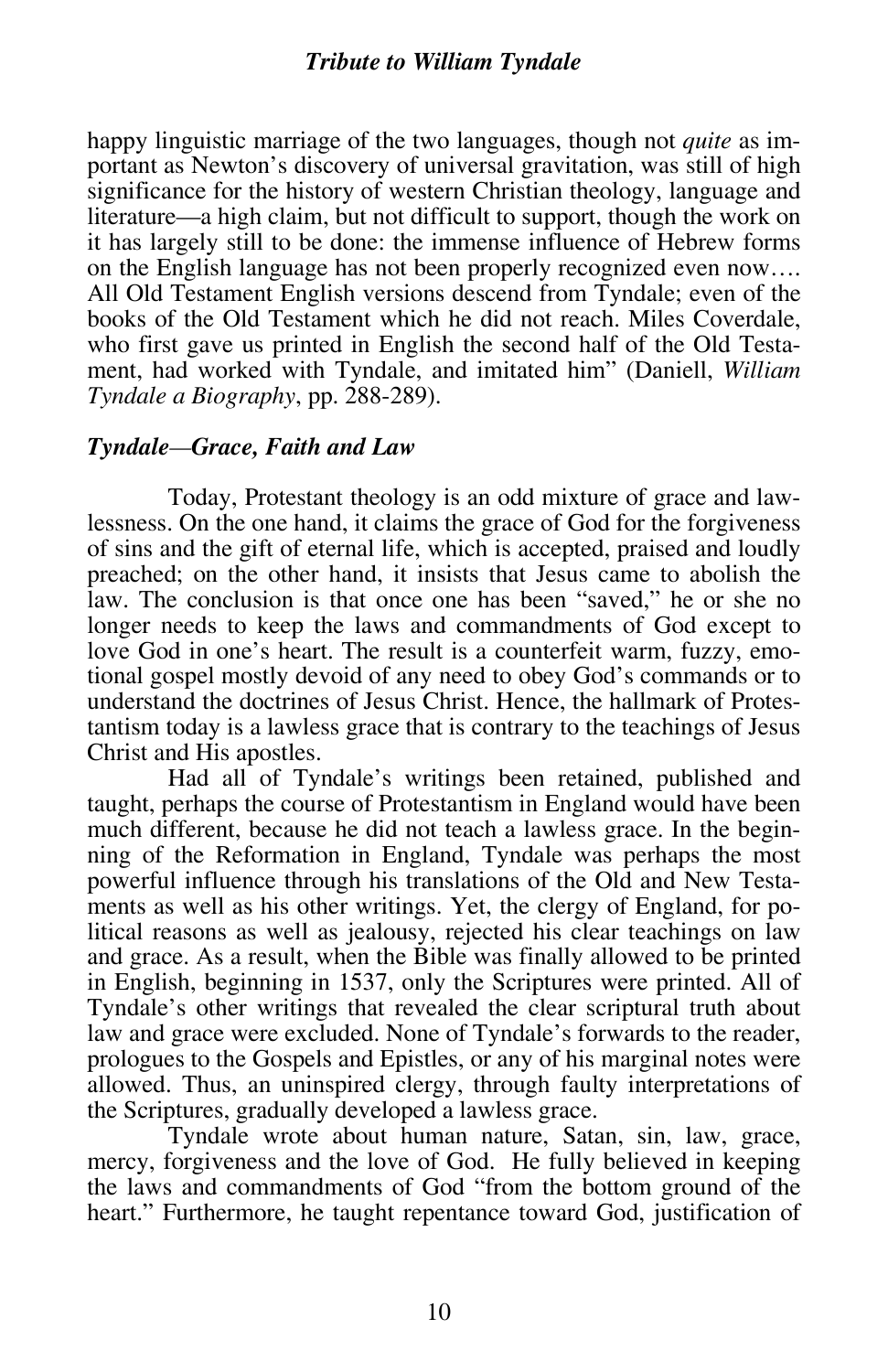sin through the blood of Jesus Christ and salvation by faith, not by works.

 In *A Pathway to the Holy Scripture* Tyndale wrote: "The fall of Adam hath made us heirs of the vengeance and wrath of God, and heirs of eternal damnation; and has brought us into captivity and bondage under the devil. And the devil is our lord, and our ruler, our head, our governor, our prince, yea, and our god. And our will is locked and knit faster unto the will of the devil, than could an hundred thousand chains bind a man unto a post. Unto the devil's will consent we with all our hearts, with all our minds, with all our might, power, strength, will and lusts; [so that the law and will of the devil is written as well in our hearts as in our members, and we run headlong after the devil with full zeal, and the whole swing of all the power we have; as a stone cast up into the air cometh down naturally of his own self, with all the violence and swing of his own weight.] With what poison, deadly, and venomous hate hates a man his enemy! With how great malice of mind, inwardly, do we slay and murder! With what violence and rage, yea, and with how fervent lust commit we advoutry [adultery], fornication, and such like uncleanness! With what pleasure and delectation, inwardly, serves a glutton his belly! With what diligence deceive we! How busily seek we the things of this world! Whatsoever we do, think, or imagine, is abominable in the sight of God. [For we can refer nothing unto the honor of God; neither is his law, or will, written in our members or in our hearts: neither is there any more power in us to follow the will of God, than in a stone to ascend upward of his own self.] And [beside that,] we are as it were asleep in so deep blindness, that we can neither see nor feel what misery, thralldom, and wretchedness we are in, till Moses come and wake us, and publish the law. When we hear the law truly preached, how that we ought to love and honor God with all our strength and might, from the low bottom of the heart, [because he has created us, and both heaven and earth for our sakes, and made us lord thereof;] and our neighbors (yea, our enemies) as ourselves, inwardly, from the ground of the heart, [because God has made them after the likeness of his own image, and they are his sons as well as we, and Christ has bought them with his blood, and made them heirs of everlasting life as well as us; and how we ought to] do whatsoever God bids, and abstain from whatsoever God forbids, with all love and meekness, with a fervent and a burning lust [desire] from the center of the heart; then begins the conscience to rage against the law, and against God. No sea, be it ever so great a tempest, is so unquiet. For it is not possible for a natural man to consent to the law, that it should be good, or that God should be righteous which makes the law; [inasmuch as it is contrary unto his nature, and damns him and all that he can do, and neither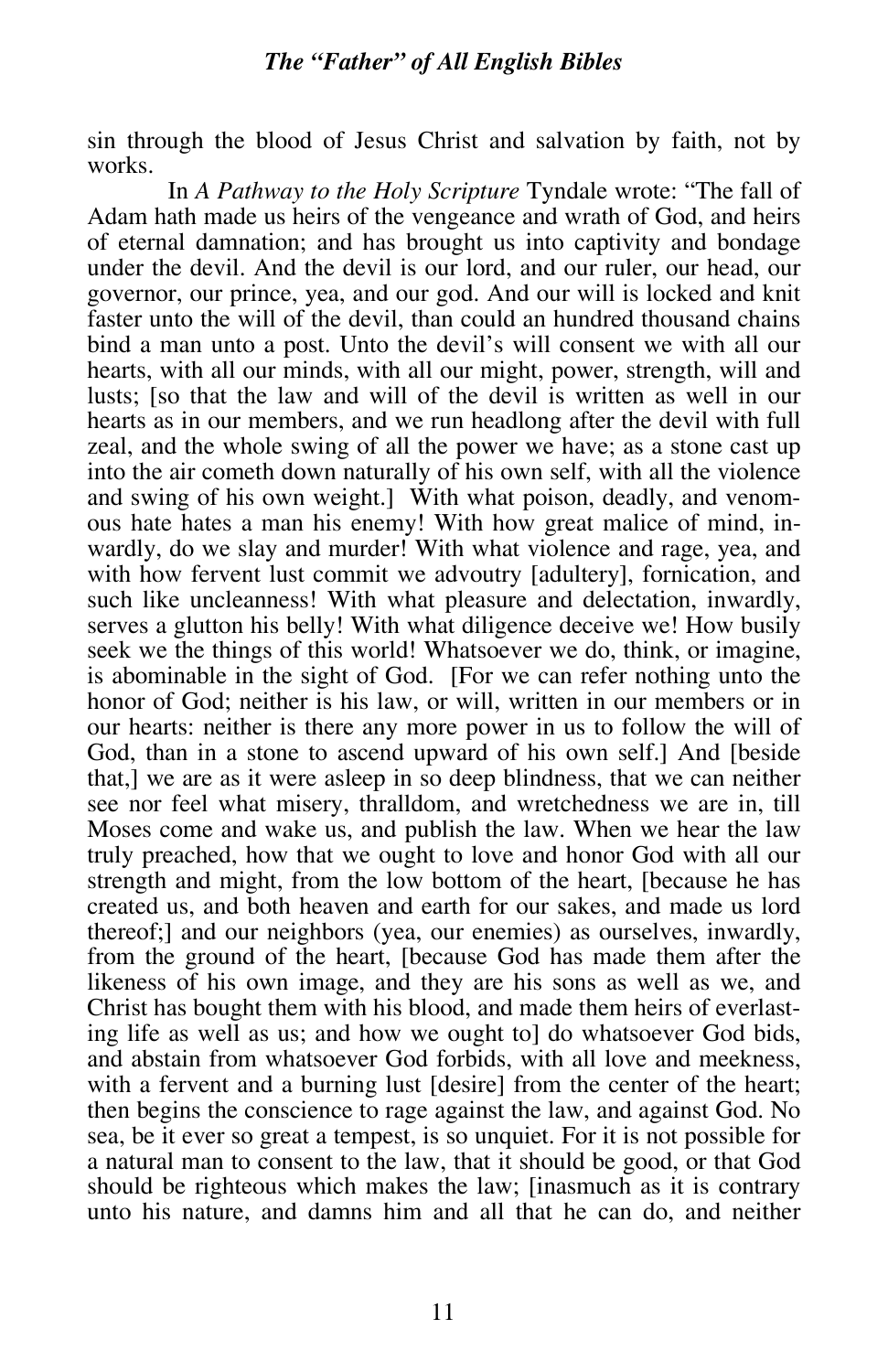shows him where to fetch help, nor preaches any mercy; but only sets man at variance with God, (as witnesses Paul, Rom. iv) and provokes him and stirs him to rail on God, and to blaspheme him as a cruel tyrant. For it is not possible for a man, till he be born [begotten] again [by of the Spirit of God], to think that God is righteous to make him of so poison a nature, either for his own pleasure or for the sin of another man, and to give him a law that is impossible for him to do, or to consent to;] his wit, reason, and will being so fast glued, yea, nailed and chained unto the will of the devil. Neither can any creature loose the bonds, save the blood of Christ [only].

 "This is the captivity and bondage, whence Christ delivered us, redeemed and loosed us. His blood, his death, his patience in suffering rebukes and wrongs, his prayers and fastings, his meekness and fulfilling of the uttermost point of the law, appeased the wrath of God; brought the favor of God to us again; obtained that God should love us first, and be our Father, and that a merciful Father, that will consider our infirmities and weakness, and will give us his Spirit again (which was taken away in the fall of Adam) to rule, govern, and strength us, and to break the bonds of Satan, wherein we were so straitly bound. When Christ is thus wise preached, and the promises rehearsed, which are contained in the prophets, in the psalms, and in divers places of the five books of Moses, [which preaching is called the Gospel or glad tidings;] then the hearts of them which are elect and chosen, begin to wax soft and melt at the bounteous mercy of God, and kindness showed of Christ. For when the evangelion [the gospel] is preached, [upon repentance and baptism] the Spirit of God enters into them which God has ordained and appointed unto eternal life; and opened their inward eyes, and works such belief in them. When the woeful consciences feel and taste how sweet a thing the bitter death of Christ is, and how merciful and loving God is, through Christ's purchasing and merits; they begin to love again, and to consent to the law of God, how that it is good and ought so to be, and that God is righteous which made it; and we desire to fulfill the law, even as a sick man desires to be whole, and hunger and thirst after more righteousness, and after more strength, to fulfill the law more perfectly. And in all that they do, or omit and leave undone, they seek God's honor and his will with meekness, ever condemning the imperfectness of their deeds by the law.

 "Now Christ stands us in double stead; and us serves, in two ways. First, he is our Redeemer, Deliverer, Reconciler, Mediator, Intercessor, Advocate, Attorney, Solicitor, our Hope, Comfort, Shield, Protection, Defender, Strength, Health, Satisfaction and Salvation. His blood, his death, all that he ever did, is ours. And Christ himself, with all that he is or can do, is ours. His blood-shedding, and all that he did,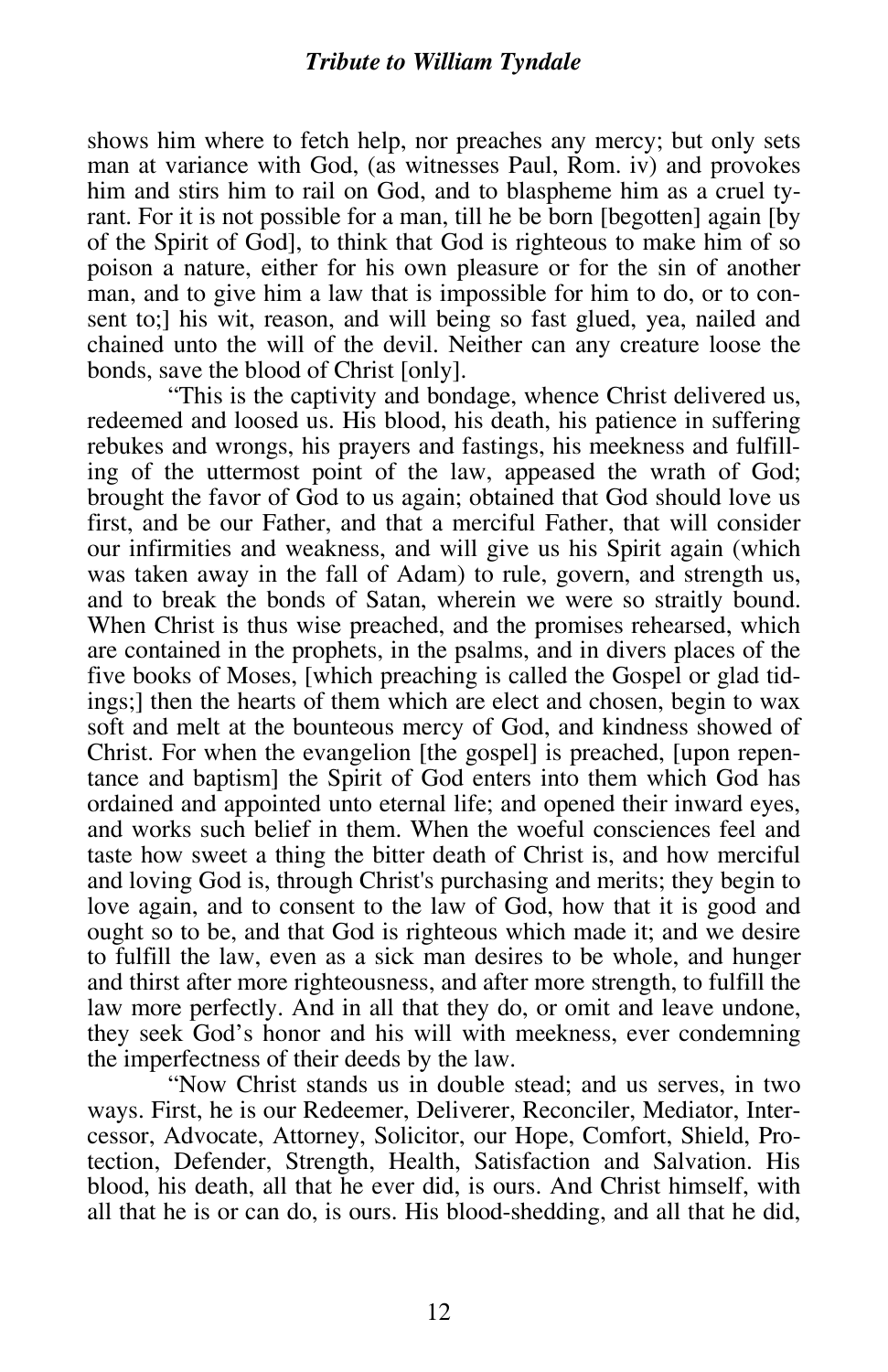does me as good service as though I myself had done it. And God (as great as he is) is mine, with all that he has, [as a husband is his wife's,] through Christ and his purchasing.

 "Secondarily, after that we be overcome with love and kindness, and now seek to do the will of God (which is a Christian man's nature), then have we Christ an example to imitate; as says Christ himself in John, 'I have given you an example.' And in another evangelist he says, 'He that will be great among you, shall be your servant and minister; as the Son of man came to minister, and not to be ministered unto.' And Paul says, 'Imitate Christ' " (Parker Society, pp. 17-20).

 Contrary to Protestant or Catholic theology, Tyndale correctly understood law and grace. He clearly discerned the difference between practicing vain works of human religious traditions and superstitions, as opposed to keeping the commandments and laws of God from the heart. Moreover, he fully comprehended that justification of past sins comes only by deep personal repentance toward God and faith in the blood of Christ for forgiveness, followed by baptism. He understood that eternal life cannot come through any law; rather it is the gift of God through the power of the Holy Spirit.

 In an era of gross superstition and spiritual ignorance, it is astounding that William Tyndale had such a deep and profound spiritual understanding of the Scriptures. It is evident that he was led by the Holy Spirit into the truth of the teachings of Jesus Christ and the Word of God.

*W. T. unto the Reader*—1534 Revised New Testament. The following selected excerpts are from Tyndale's forward to the reader as found in Daniell's modern spelling edition. These excerpts show that Tyndale never taught a lawless grace: "Moreover, because the kingdom of heaven, which is the scripture and word of God, may be so locked up, that he which reads or hears it, cannot understand it: as Christ testifies how that the scribes and Pharisees had so shut it up (Matt. 23) and had taken away the key of knowledge (Luke 11) that their Jews [who followed the Pharisees] which thought themselves within, were yet so locked out, and are to this day that they can understand no sentence of the scripture unto their salvation, though they can rehearse the texts everywhere and dispute thereof as subtly as the popish doctors of the dunce's dark learning, which with their sophistry, served us, as the Pharisees did the Jews. Therefore (that I might be found faithful to my Father and Lord in distributing unto my brethren and fellows of one faith, their due and necessary food: so dressing it and seasoning it, that the weak stomachs may receive it also, and be better for it, I thought it my duty (most dear reader), to warn you before, and to show you the right way in [to understanding the Scriptures], and to give you the true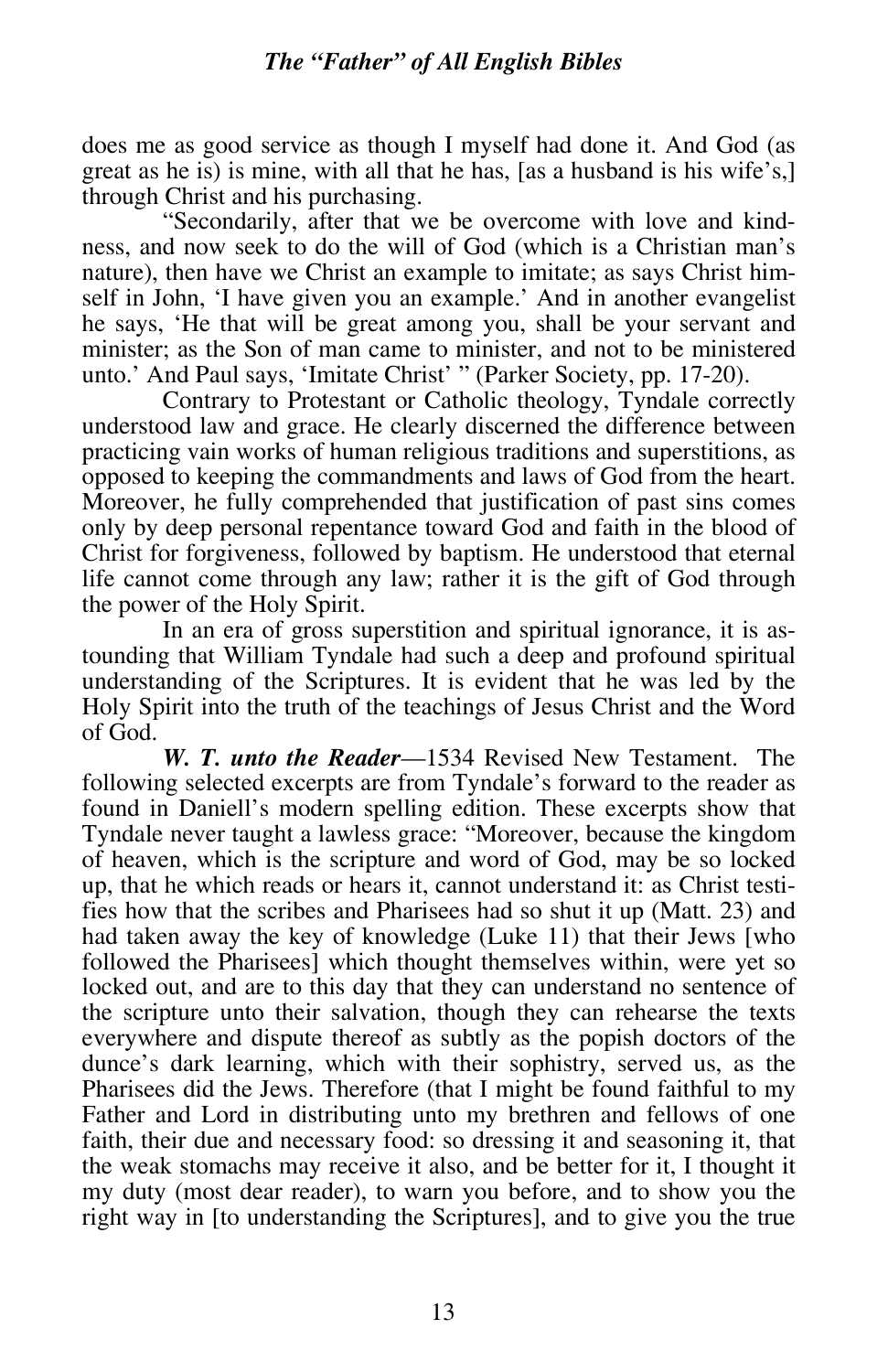key to open it withal, and to arm you against false prophets and malicious hypocrites, whose perpetual study is to leaven the scriptures with glosses, and there to lock it up where [instead] it should save thy soul, and to make us shoot at the wrong mark, to put our trust in those things that profit their bellies only and slay our souls.

 "The right way: yea and the only way to understand the scripture unto our salvation, is, that we earnestly and above all thing, search for the profession of our baptism or covenants made between God and us….If you shall forgive men their faults, your heavenly Father shall forgive you: but and if you shall not forgive men their faults, no more shall your Father forgive you your faults. Here also by the virtue and strength of this covenant wherewith God of His mercy has bound Himself to us unworthy, may he that forgives his neighbor, be bold when he returns and amends to believe and trust in God for remission of whatsoever he has done amiss. And contrary-wise, he that will not forgive, cannot but despair of forgiveness in the end, and fear judgment without mercy.

 "The general covenant wherein all other are comprehended and included, is this. **If we meek ourselves to God to keep all his laws**, after the example of Christ: then God has bound himself unto us to keep and make good all the mercies promised in Christ, throughout all the scripture.

 "**All the whole law** which was given to expose our corrupt nature, **is comprehended in the ten commandments**. And the ten commandments are comprehended in these two: love God and your neighbor. And he that loves his neighbor in God and Christ, fulfills these two, and consequently the ten, and finally all the other …" (David Daniell, *Tyndale's New Testament, Modern Spelling,* W. T. Unto the Reader, pp. 3-4, bold emphasis and bracketed comments added).

"**Now if any man that submits not himself to keep the commandments, do think that he has any faith in God: the same man's faith is vain, worldly, damnable, devilish and plain presumption, as it is above said, and is no faith that can justify or be accepted before God**. And that is what James means in his Epistle. For how can a man believe says Paul, without a preacher (Rom. 10). **Now read all the scripture and see where God sent any to preach mercy to any, save unto them only that repent and turn to God with all their hearts, to keep his commandments**. Unto the disobedient that will not turn, is threatened, wrath, vengeance and damnation, according to all the terrible curses and fearful examples of the Bible.

 "Faith now in God the Father through our Lord Jesus Christ, according to the covenants and appointment made between God and us, is our salvation  $\ldots$ " (Ibid., pp. 4-5).

"Also you see that two things are required to begin a Christian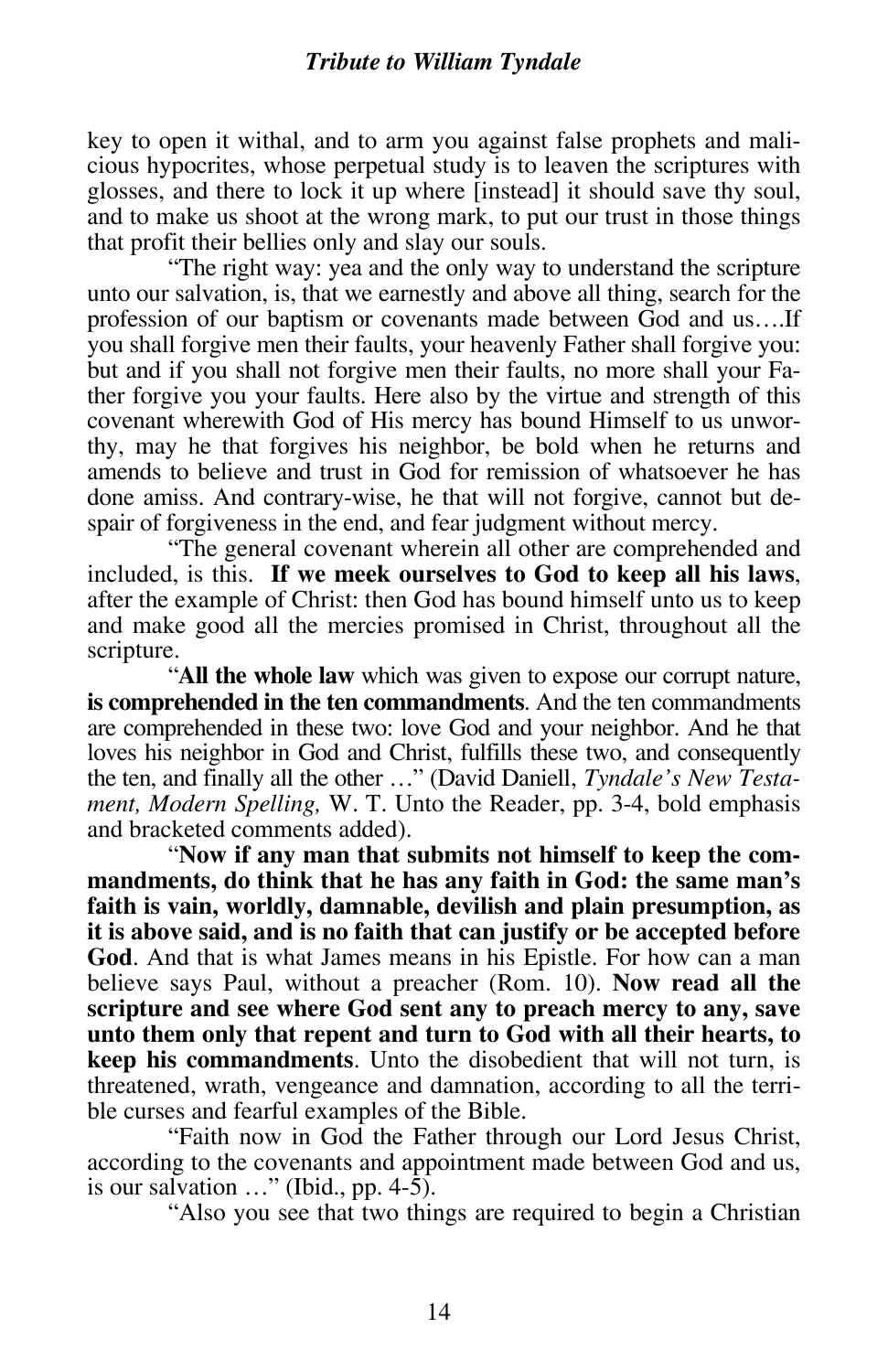man. The first is a steadfast faith and trust in almighty God, to obtain all the mercy that He has promised us, through the deserving and merits of Christ's blood only, without all respect to our own works. And the other is, that **we forsake evil and turn to God, to keep His laws and fight against ourselves and our corrupt nature perpetually**, that we may do the will of God every day better and better.

 "This have I said (most dear reader) to warn you, lest you should be deceived, and should not only read the scripture in vain and to no profit, but also unto your greater damnation. For the nature of God's word is, that whosoever read it or hear it reasoned and disputed before him, it will begin immediately to make him every day better and better, till he be grown into a perfect man in the **knowledge of Christ and the love of the law of God**: or else make him worse and worse, till he be hardened that he openly resist the spirit of God, and then blaspheme, after the example of Pharaoh, Coza [Cora, Numbers 16], Abiram, Balaam, Judas, Simon Magus and such other" (Ibid., p. 5, bold emphasis added).

 "Let us therefore that have now at this time our eyes opened again through the tender mercy of God, keep this in mind. **Let us so put our trust in the mercy of God through Christ, that we know it our duty to keep the law of God and to love our neighbors** for their Father's [God the Father's] sake which created them and for their Lord's sake which redeemed them, and bought them so dearly with his blood. Let us walk in the fear of God, and have our eyes open unto both parts of God's covenants, certified that **none shall be partaker of the mercy, save he that will fight against the flesh, to keep the law**. And let us arm ourselves with this remembrance, that as Christ's works justify from sin and set us the favor of God, **so our deeds through the working of the spirit of God, helps us to continue in the favor and grace, into which Christ has brought us; and that we can no longer continue in favor and grace** [other] **than our hearts are to keep the law**.

 "Furthermore concerning the law of God, this is the general conclusion, that the whole law, whether they be ceremonies, sacrifices, yea or sacraments either, or precepts of equity between man and man throughout all degrees of the world, all were given for our profit and necessity only, and not for any need that God has of our keeping them, or that his joy is increased thereby or that the deed for the deed itself, does please him. That is, all that God requires of us when we be at one with him and do put our trust in him and love him, is that we love every man his neighbor to pity him and to have compassion on him in all his needs and to be merciful unto him. This to be even so, Christ testifies (Matt. 7) saying: this is the law and the prophets" (Ibid., p. 7).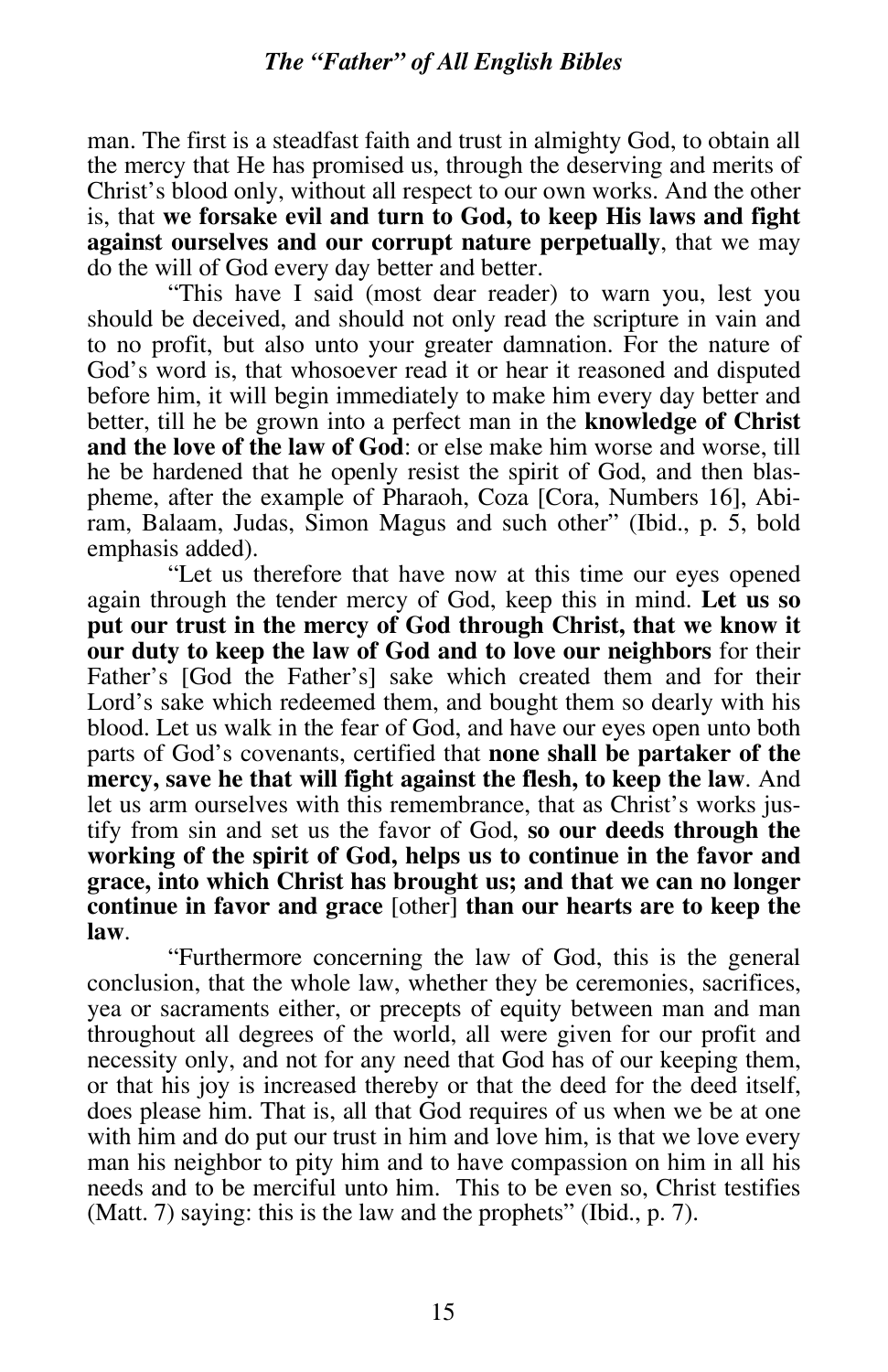"**For only love and mercifulness understands the law, and nothing else. And he that has not this written in his heart, shall never understand the law**, no: though all the angels of heaven went about to teach him. And he that has that graven in his heart, shall not only understand the law but also shall do of his own inclination all that is required of the law….The gospel is glad tidings of mercy and grace and that our corrupt nature shall be healed again for Christ's sake and for the merits of his deserving only: **Yet on the condition that we will turn to God** [in repentance], **to learn to keep his laws spiritually**, that is to say, of love for his sake, and will also suffer [bring about] the curing of our infirmities [that is, the weaknesses of human nature]" (Ibid., p. 8, bold emphasis and bracketed comments added).

 It is evident that Tyndale taught an active living faith, based on repentance, forgiveness and grace. In addition, he taught that Christians are to keep the commandments of God, to love God and neighbor from "the bottom ground of the heart."

 *The Sabbath and Holy Days***:** Tyndale knew that living faith caused a Christian to grow in the grace and knowledge of Jesus Christ and become more perfect day by day. Likewise, through translating the Scriptures, he himself was learning and growing in grace and knowledge. In his *Pathway Into the Holy Scripture*, there is evidence that perhaps he was beginning to understand the commands of God to keep the seventh day Sabbath, and the annual holy days. Tyndale mostly lived alone, because he was hiding from the authorities in order to do his work of translating; therefore, of necessity, if he kept the Sabbath and holy days, he had to keep them by himself.

 The following excerpts from Tyndale's *Pathway Into the Holy Scripture* reveal his growing knowledge of the Sabbath and holy days. In this book he did not mention Sunday, as he did in *Obedience of a Christian Man*: "These things to know: first, the law; how that it is natural right, and equity; that we have but one God to put our hope and trust in, and him to love with all the heart, all the soul, and all our might and power, and **neither to move heart nor hand but at his commandment**, because he has first created us of nothing, and heaven and earth for our sakes; and afterwards when we had marred our self through sin, he forgave us, and created us again, in the blood of his beloved Son: "And that we have the name of our one God in fear and reverence; and that we dishonor it not, in swearing thereby about light trifles or vanity, or call it to record for the confirming of wickedness or falsehood, or aught [anything] that is to the dishonor of God, which is the breaking of his laws, or unto the hurt of our neighbor:

 "And inasmuch as He is our Lord and God, and we His double possession, by creation and redemption, and therefore we ought (as I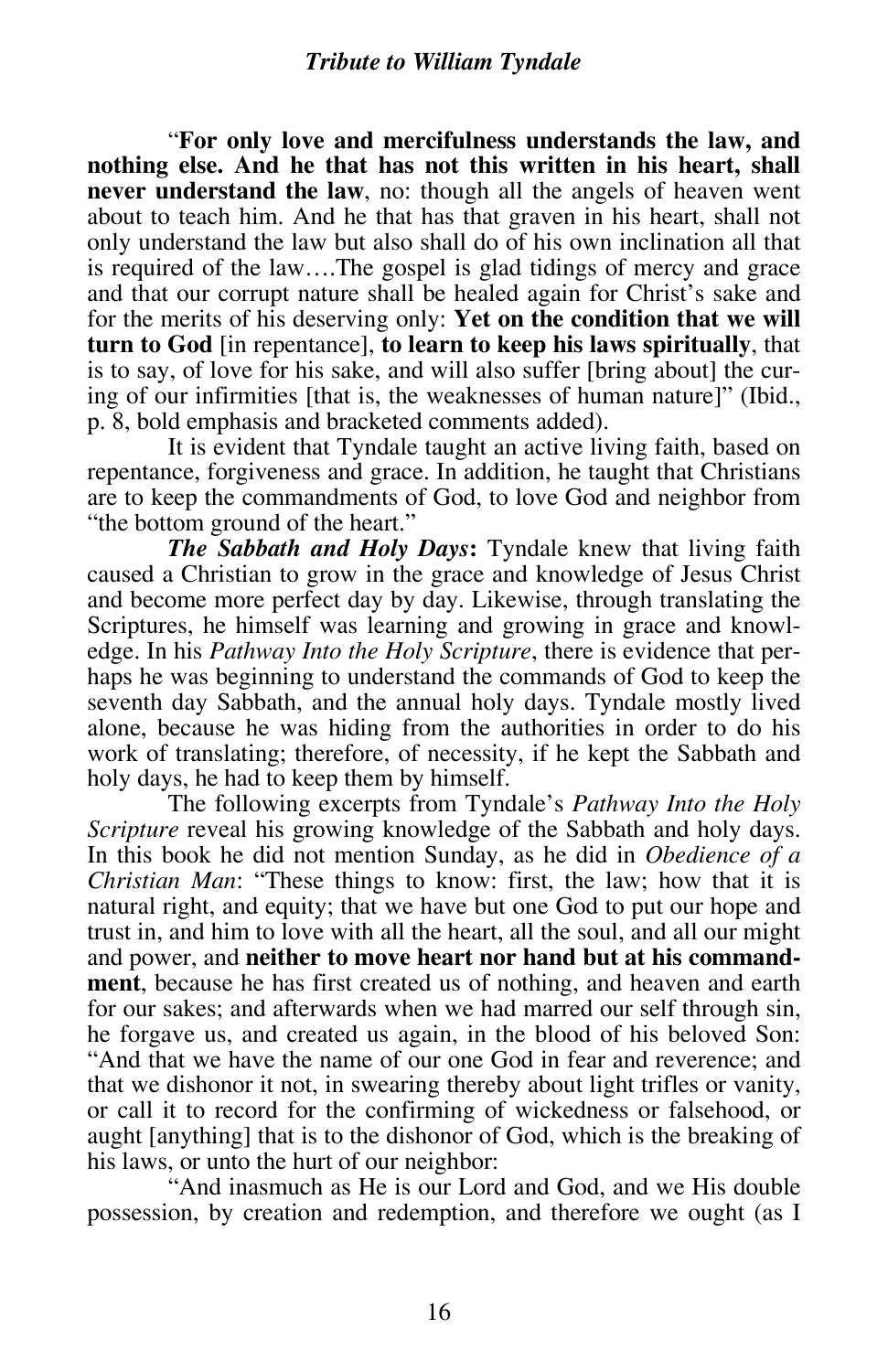said) neither to move heart or hand without his commandment; **it is right that we have needful holy days to come together, and learn his will, both the law which he will have us ruled by, and also the promises of mercy which he will have us trust unto**; and to give God thanks together for his mercy, and to commit our infirmities to Him through our Savior Jesus, and to reconcile ourselves unto Him, and each to other, if [anything] be between brother and brother that requires it. **And for this purpose and such like, as to visit the sick and needy, and redress peace and unity, were the holy days ordained only; and so far forth are they to be kept holy from all manner works that may be conveniently spared for the time**, till this be done [the observing of the holy day], and no further, but [after the holy day] then lawfully to work" (Parker Society, 1968, Tyndale, *Pathway Into the Holy Scripture*, pp. 24-25, bold emphasis and bracketed comments added).

 "And even so he that trusts in any thing, save in God only and in his Son Jesus Christ, keeps no commandment at all, in the sight of God. For he that has trust in any creature, whether in heaven or in earth, save in God and his Son Jesus, can see no cause to love God with all his heart … neither to abstain from dishonoring his name, nor **to keep the holy day for the love of his doctrine**, nor to obey lovingly the rulers of this world; nor any cause to love his neighbor as himself, and to abstain from hurting him, where he may get profit by him, and save himself harmless. And in like wise, against this law, 'Love your neighbor as yourself,' **I may obey no worldly power, to do [anything] at any man's commandment** unto the hurt of my neighbor that has not deserved it, though he be a Turk:

 "And to know how contrary this law is unto our nature, and how it is damnation not to have this law written in our hearts, though we never commit the deeds; and how there is no other means to be saved from this damnation, than through repentance toward the law, and faith in Christ's blood; which are the very inward baptism of our souls, and the washing and the dipping of our bodies in the water is the outward sign. The plunging of the body under the water signifies that we repent and profess to fight against sin and lusts, and to kill them every day more and more, with the help of God, and our diligence in following the doctrine of Christ and the leading of his Spirit; and that we believe to be washed from our natural damnation in which we are born, and from all the wrath of the law, and from all the infirmities and weaknesses that remain in us after we have given our consent unto the law, and yielded our self to be scholars thereof; and from all the imperfectness of all our deeds done with cold love, and from all actual sin which shall chance on us, while we enforce the contrary and ever fight there against, and hope to sin no more. **And thus repentance and faith**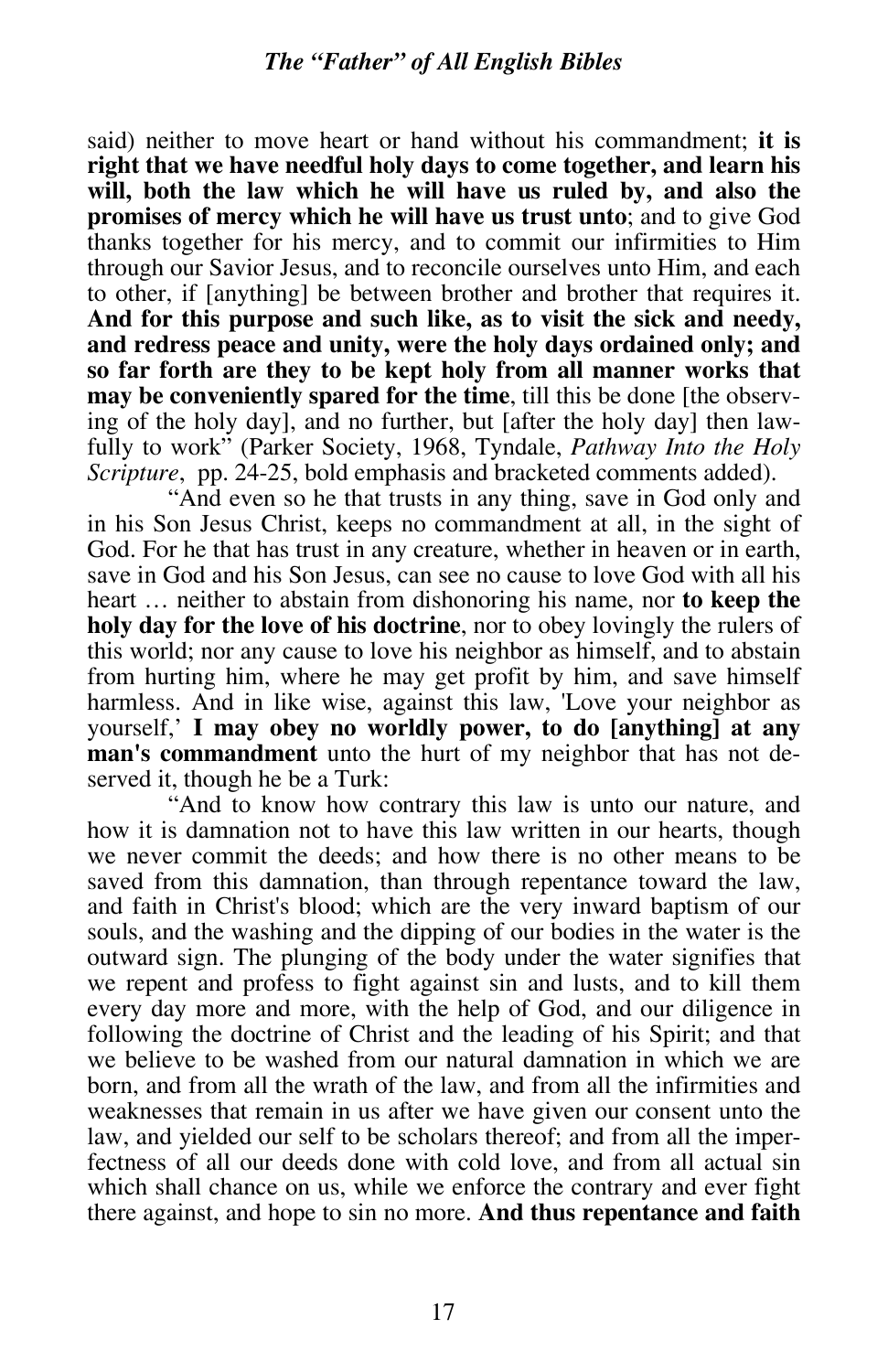**begin at our baptism, and first professing the laws of God; and continue unto our lives' end, and grow as we grow in the Spirit: for the [more] perfect we be, the greater is our repentance, and the stronger our faith**.

 "**And thus, as the Spirit and doctrine on God's part, and repentance and faith on our part, beget us anew in Christ, even so they make us grow, and wax perfect, and save us unto the end; and never leave us until all sin be put off, and we clean purified, and full formed, and fashioned after the similitude and likeness of the perfectness of our Savior Jesus, whose gift all is**" (Ibid., Society, pp. 26- 27, bold emphasis added).

 There is no question that Tyndale fully understood and taught that Christians are obligated to keep the laws and commandments of God, motivated by love. Yet, at the same time, they are to trust in God's grace and mercy through Jesus Christ for forgiveness of sin, justification and eternal life. Tyndale also conveyed that those who love God and keep His commandments ought not keep any commandments of men that were contrary to the Word of God. Could it be that he was coming to an understanding that true Christians ought to keep the holy days of God, which had to include the weekly Sabbath—the seventh day of the week? Could it be, if Tyndale's life had not been cut short by martyrdom, he would also have rejected the Christianized pagan Sunday and holidays of Roman Catholicism and would have embraced the biblical Sabbath and holy days?

 Perhaps, if his teachings had not been deliberately ignored and rejected because of ecclesiastical politics and envy by secret Romanists and Latinists (who preferred the Latin text over the Greek text), English Protestantism would not have eventually succumbed to a lawless grace and would instead have accepted the full gospel of Jesus Christ, including the Sabbath and holy days of God. If Tyndale had lived and been free to teach and preach publicly, there is little doubt that the English Reformation would have resulted in a more complete separation from Roman Catholicism. Unfortunately, because the Church of England did not wholly accept the Scriptures as its final authority, it removed itself only a few steps away from Catholic doctrines.

 The English Reformation caused Protestants to reject the following false doctrines: papal authority; that Peter was the first pope; the perpetual virginity of Mary; Mary as a mediator; celibacy of priests; confession of sins to a priest; transubstantiation of the bread and wine of the Eucharist; vows of chastity and celibacy, the rosary; prayers for the dead; prayers to saints; purgatory; and most idols. However, they, as well as most other Protestants in Europe, retained these major doctrines that are based solely on the authority of the pope of Rome: the Trinity;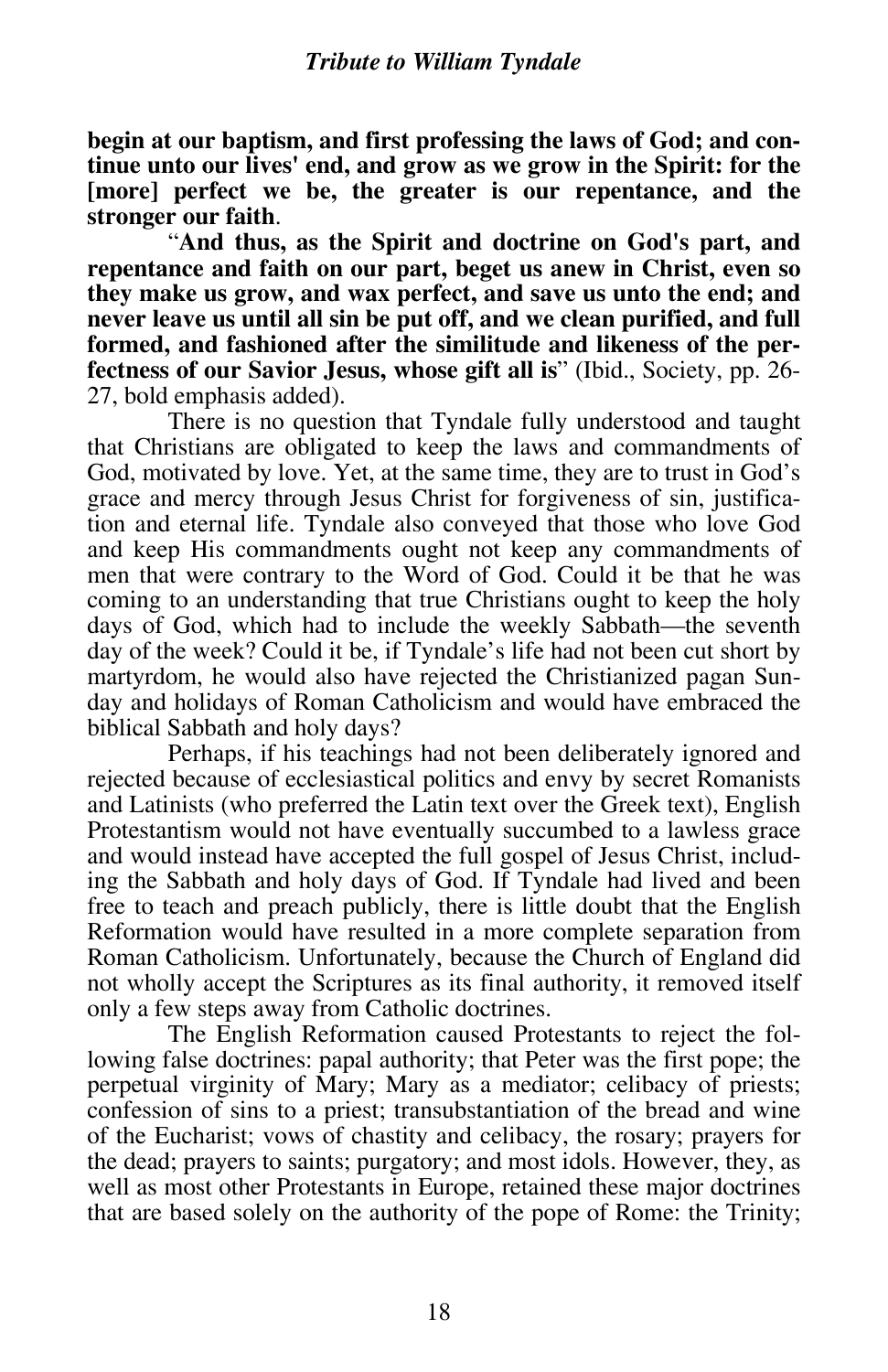Sunday keeping; infant baptism; Christmas, Easter, and Halloween observance; and a hierarchical church government. Instead of a full return to the Word of God to follow the Scriptures only, "sola scriptura" which was the original Protestant slogan—they fell short. As a result, Protestants merely substituted the orthodox Catholic doctrine of salvation by works and sacraments for salvation through a lawless grace. Both doctrines of salvation are unscriptural.

#### **Tyndale on Corruption and Evils in Roman Catholicism**

Tyndale wrote extensively against the evils and corruption of Roman Catholicism using the most impassioned words possible. He denounced the foolish ceremonies of the Mass and the evil and fearful superstitions instilled in the people by the clergy in order to keep the people in bondage to Rome. "What helps it [the instilling of fear and superstitions] also is that the priest, when he goes to mass, disguises himself with a great part of the passion of Christ, and plays out the rest under silence, with signs and proffers, with noddings, becking and mowing [gestures with the mouth], as it were jackanapes, when neither he himself, neither any man else knows what he means? Not at all, verily; but it hurts, and that exceedingly; for as much as it not only destroys the faith, and quenches the love that should be given unto the commandments, and makes the people unthankful, in that it brings them into such superstition, that they think that they have done abundantly enough for God, yea, and deserved above measure, if they be present once in a day at such mumming; but also makes the infidels to mock us and abhor us, in that they see nothing but such apes' play among us, whereof no man can give a reason.

 "All this comes to pass to fulfill the prophecy which Christ prophesied; that there shall come in His name, which shall say that they themselves are Christ. That do verily the pope and our holy orders of religion. For they, under the name of Christ, preach themselves, their own word and their own traditions, and teach the people to believe in them. The pope gives pardons of his full power, of the treasure of the church, and of the merits of saints. The friars likewise make their benefactors (which only they call their brethren and sisters) partakers of their masses, fasting, watchings, prayings, and woolward goings. Yea, and when a novice of the Observants is professed, the father asks him, Will you keep the rules of holy St Francis? And he says, Yea. Will you so in deed? says he. The other answers, Yea, forsooth [in truth], father. Then says the father, And I promise you again everlasting life. Oh blasphemy! If eternal life be due unto the bare traditions of lousy friars,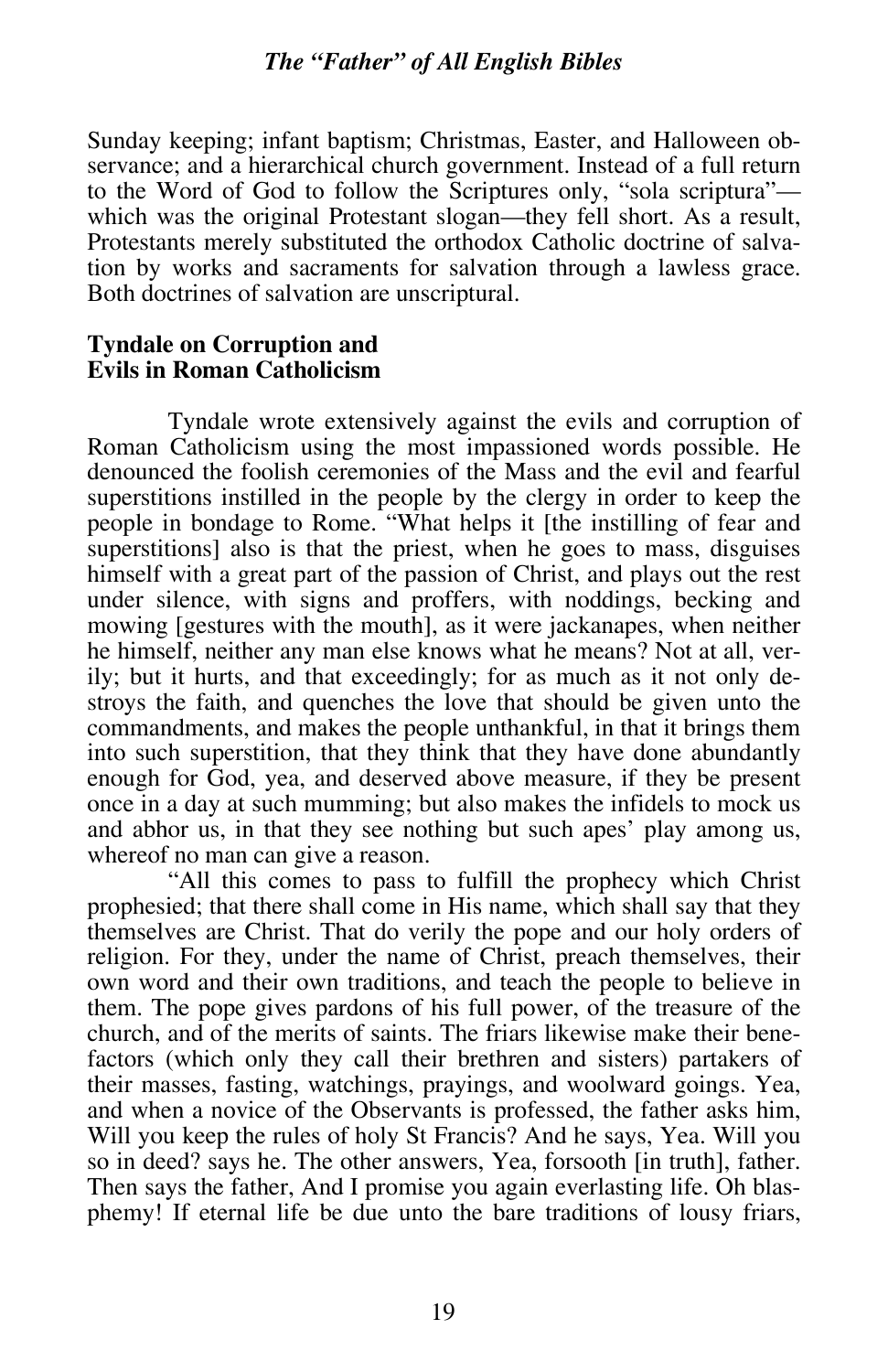where is the testament become that God made unto us in Christ's blood? Christ says, 'That there shall come pseudo-Christi'; which though I, for a consideration, have translated false Christs, keeping the Greek word, yet signifies it in the English 'false anointed,' and ought so to be translated. 'There shall come,' says Christ 'false anointed, and false prophets, and shall do miracles and wonders so greatly, that if it were possible, the very elect, or chosen, should be brought out of the way.' Compare the pope's doctrine unto the word of God, and you shall find that there has been, and yet is, a great going out of the way; and that evil men and deceivers (as Paul prophesied in 2 Tim. iii.) have prevailed, and waxed worse and worse, beguiling other as they are beguiled themselves. You tremble and quake, saying, Shall God let us go so sore out of the right way? I answer, It is Christ that warns us; which, as He knew all that should follow, so prophesied He before, and is a true prophet, and His prophecies must needs be fulfilled. (Parker Society, *Doctrinal Treatises and Introductions to Different Portions of the Holy Scriptures by William Tyndale, Obedience of a Christian Man*, pp. 226-228).

*The Protestant Reformers Show Antichrist Is the Pope of Rome***:** In his day, William Tyndale was one of many who were raising their voices against the Church of Rome and the abuses of the papacy. However, because he was translating and printing the Bible in English, he was their number one enemy. John Foxe's (Last Unabridged Edition) *Acts and Monuments of Martyrs*, vol. 1, pp. 887-893 published in 1684, reveals, without a doubt, that the pope is, in fact, Antichrist. The decrees given by various popes down through the centuries show how the Catholic Church sought to destroy the Reformation. The true freedom in Christ found in the Scriptures struck at the very heart of Rome's religious bondage and political power. The following excerpts of various papal decrees illustrate Rome's intent to establish supremacy:

 "For as much as it stands upon necessity of Salvation, for every human Creature to be subject to me the Pope of *Rome*, it shall be therefore requisite and necessary for all Men that will be saved, to learn and know the Dignity of my See and Excellency of my Domination, as here is set forth according to the truth and very words of mine own Laws, in style as follows: First my Institution began in the *Old Testament*, and was consummate and finished in the *New*, in that my Priesthood was prefigured by *Aaron*; And other bishops under me were prefigured by the Sons of *Aaron*, that were under him. Neither is it to be thought that my Church of *Rome* has been preferred by any General Council, but obtained the Primacy only by the Voice of the Gospel, and the mouth of the Savior. And has in it neither spot nor wrinkle, nor any such like thing. Wherefore as other Seats be all inferior to me, and as they can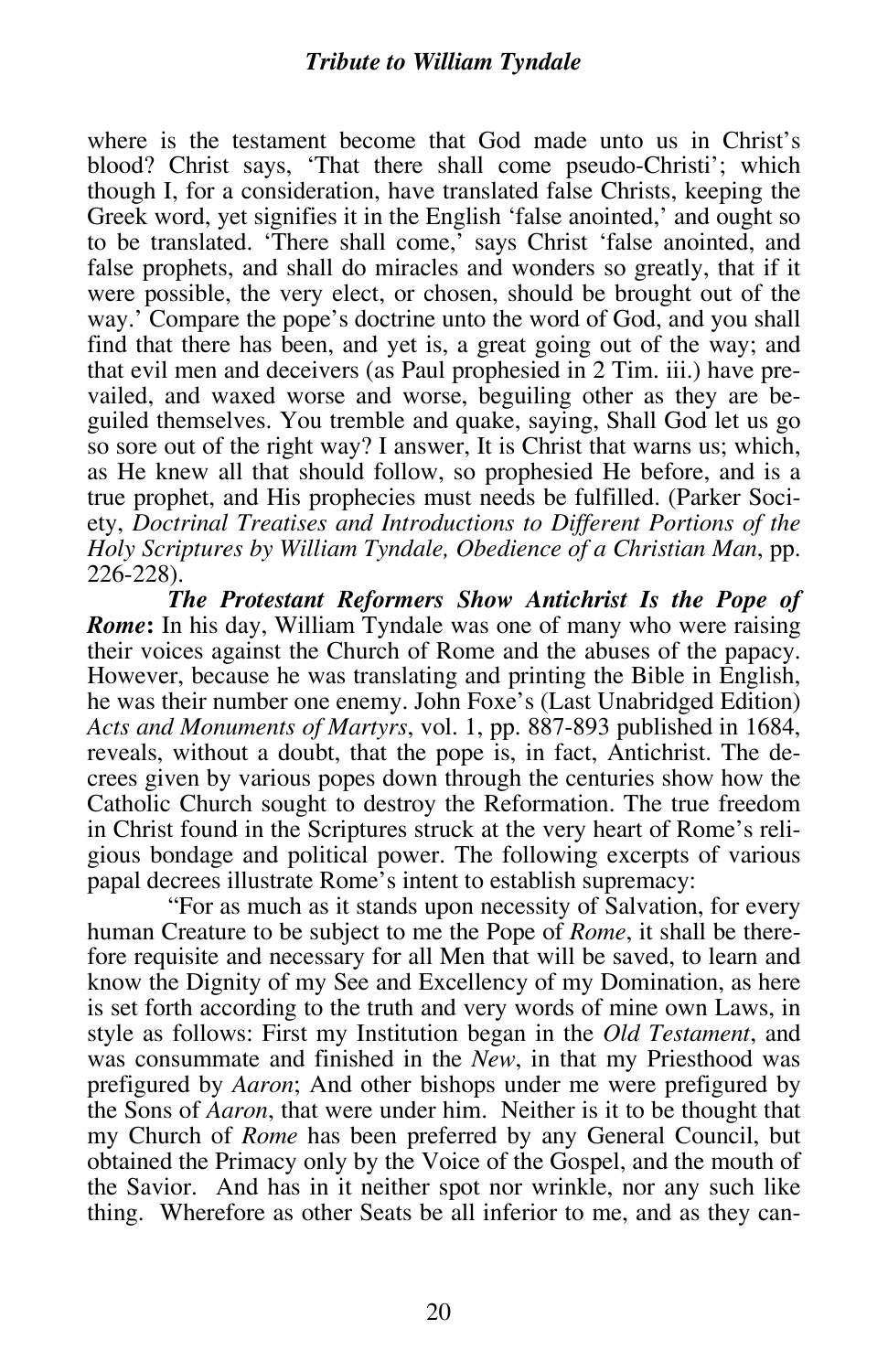not Absolve me: so have they no power to bind me or to stand against me, no more than the Axe has power to stand or presume [to be] above him that hews with it, or the Saw to presume [to be] above him that rules it. This is the Holy and Apostolick Mother-Church of all other Churches of Christ."

 "Thus then forasmuch as the holy Church of *Rome,* whereof I am Governor, is setup the whole World for a glass [a mirror] or example, reason would what thing so ever the said Church determines, or ordains; that to be received of all Men for a general and a perpetual rule for ever. Whereupon we see it now verified in this Church, that was fore-prophesied by *Jeremy* [Jeremiah], saying, *Behold, I have set you up over Nations and Kingdoms, to pluck up and to break down, to build and to plant &c.* Who so understands not the Prerogative of this my Priesthood, let him look up to the Firmament, where he may see two great Lights, the Sun and the Moon, one ruling over the day, the other over the night; So in the Firmament of the Universal Church, God has set two great Dignities, the Authority of the Pope, and of the Emperor. Of which two, this our Dignity is so much more weightier, as we have the greater charge to give account to God for Kings of the Earth, and the Laws of Men. Wherefore [be] it known to you Emperors, which know it also right well, that you depend upon the judgment of us; we must not be brought and reduced to your will. For (as I said) look what difference there is betwixt the Sun and the Moon, so great is the power of the Pope ruling over the day, that is, over the Spirituality, above Emperors and Kings, ruling over the night; that is, over the Laity. Now seeing then the Earth is Seven times bigger than the Moon, and the Sun Eight times greater than the Earth; it follows that the Popes Dignity fifty six times does surmount the Estate of the Emperors."

 "… Now I say to all other Emperors, That they receiving of me their Approbation, Unction, Consecration, and Crown Imperial, must not disdain to submit their heads under me, and Swear unto me their Allegiance….By reason whereof, seeing my power is not of Man, but of God, who by his Celestial Providence has set me over his whole Universal Church, Master and Governor, it belongs therefore to my office, to look upon every mortal sin of every Christian Man….Thus you see all must be judged by me, and I of no man. Yea, and though I Pope of *Rome*, by my negligence or evil demeanor, be found unprofitable, or hurtful, either to my self or others; yea, if I should draw with me innumerable Souls by heaps to Hell, yet may no mortal Man be so hardy, so bold, or so presumptuous to reprove me….Wherefore be it known to all Men, that my Church of *Rome* is Prince and Head of all Nations, the Mother of the Faith, the Foundation Cardinal, whereupon all Churches do depend, as the Door doth depend by the Hinges, the first of all other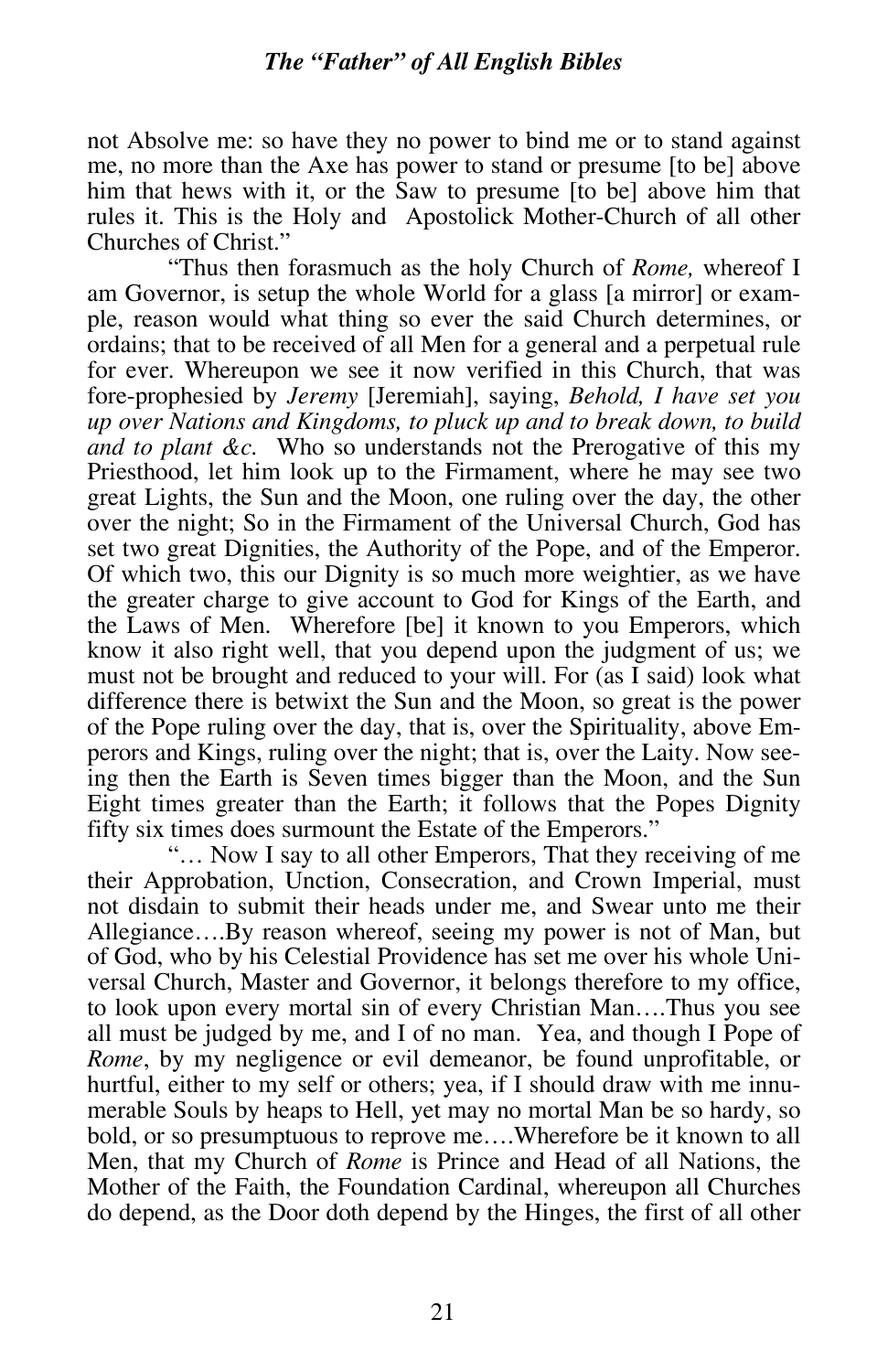Seats, without all spot or blemish. Lady, Mistress and Instructor of all Churches, a glass [mirror] and a spectacle unto all Men, to be followed in all whatsoever she observes….Against which Church of *Rome* whosoever speaks any evil, is forthwith an Heretic, yea, a very Pagan, a Witch, and an Idolater or Infidel, [the Church] having fullness of power only in her own hands in ruling, deciding, absolving, condemning, casting out, or receiving in."

 "By the Authority of which Church of *Rome* all Synods and Decrees of Councils stand confirmed. And has always full Authority in her hands to make new laws and Decrements; And to alter Statutes, Priviledges, Rights of Documents of Churches, to separate things joined, and to join things separated upon right consideration, either in whole or in part, either personally or generally. Of the which Church of *Rome* I am head as a King is over his Judges, the Vicar of St. *Peter*, yea, not the Vicar of *Peter* properly, but the Vicar of Christ properly, an successor of Peter, Vicar of Jesus Christ, Rector of the Universal Church, director of the Lords Universal flock, Chief Magistrate of the whole World … head and chief of the Apostolic Church, Universal Pope, and Diocesan in all places exempt, as well as every Bishop is in places not exempt, most mighty Priest … a living Law in the Earth judged to have all Laws in the cleft of my Breast, bearing the room of no pure Man, being neither God nor Man, but the admiration of the World, and a middle thing between both. Having both Swords in my power, both of the Spiritual and Temporal Jurisdiction, so far surmounting the Authority of the Emperor, that I of mine own power alone without a Council, have Authority to depose him, or to transfer his Kingdom, and to give a new Election…"

 "What power then or potentate in all the World is comparable to me, who have Authority to bind and loose both in Heaven and Earth? That is, who have power both of Heavenly things, and also of Temporal things, To whom Emperors and Kings be more inferior, than Lead is inferior to Gold. For do you not see the necks of great Kings and Princes bend under our knees, yea and think themselves happy and well defenced if they may kiss our hand.…If we, I say, have Power to bind and loose in Heaven, how much more then is it to be thought, that we have Power in Earth to loose and to take away Empires, Kingdoms, Dukedoms, and what else so ever mortal Men may have, and to give them where he will? And if we have authority over Angels, which be the Governors of Princes, what then may we do upon their inferiors and servants? And for that you shall not marvel that I say Angels be subject to us, you shall hear what my blessed Clerk *Antoninus* writes of the matter, saying, That our power, of *Peter* and me is greater than Angels in four things; 1. In jurisdiction, 2. In administration of Sacraments, 3.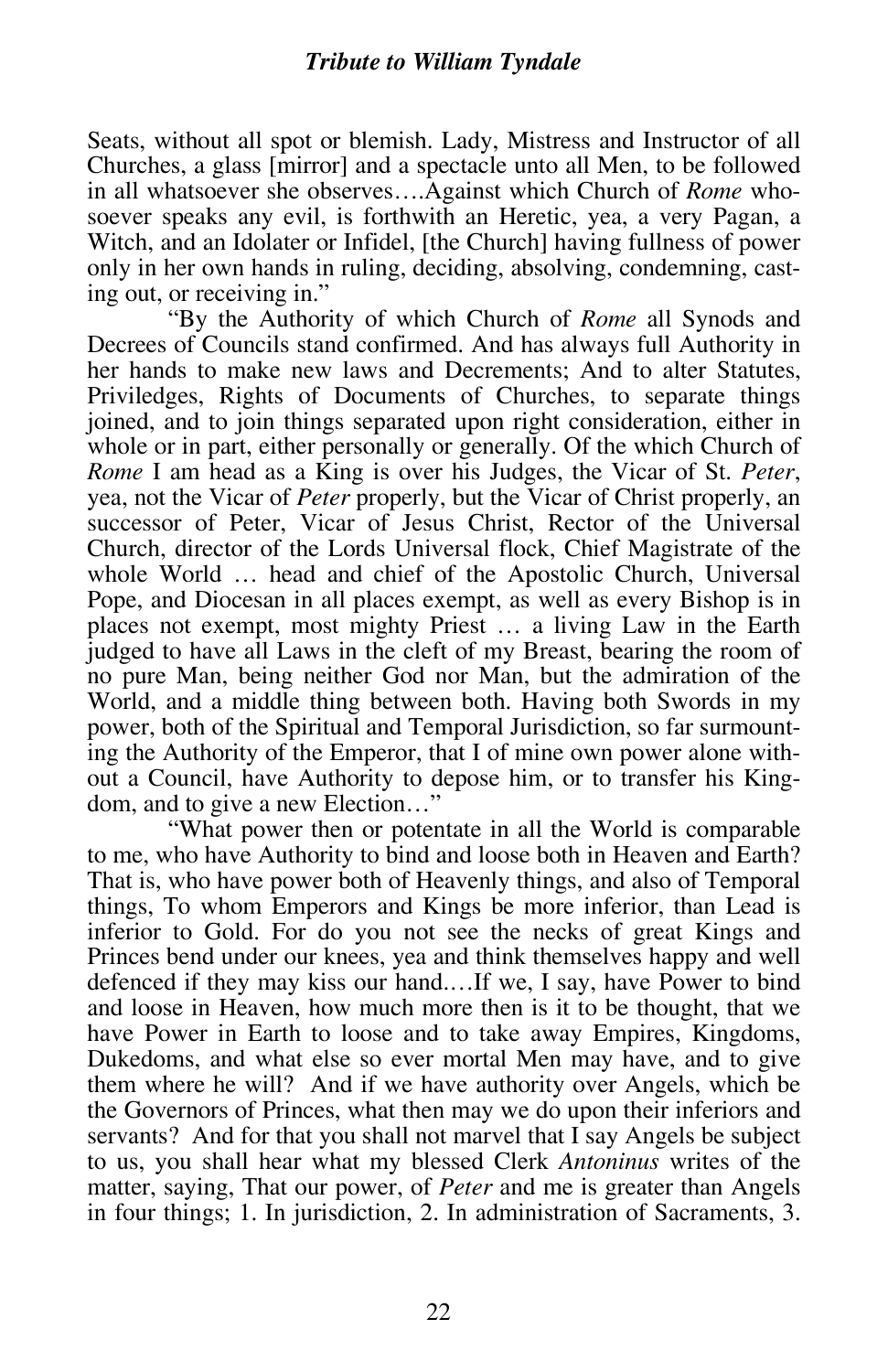In knowledge, 4. and in reward, &c....Briefly, who is able to comprehend the greatness of my Power and of my Seat? For by me only general Councils take their force and confirmation, and the interpretation of the said Councils, and of all other causes hard and doubtful, ought to be referred and stand to my determination. By me the Works of all Writers, whatsoever they be, either be reproved or allowed. Then how much more ought my Writings and Decrees to be preferred before all other? Insomuch that my Letters and Epistles Decretal be equivalent with the general Councils, And whereas God has ordained all causes of Men to be judged by Men, he has only reserved me, that is, the Pope of *Rome*, without all question of Men, unto his own judgment. And therefore where all other creatures be under their Judge, only I, which in Earth am the Judge of all, can be judged of none, either of Emperor, nor the whole Clergy, nor of Kings, nor of the People. For who has the power to judge upon his Judge? This Judge am I, and that alone without any other resistance of any Council joined to me. For I have Power upon Councils; Councils have no Power upon me….Only my Sentence and judgment must stand … Wherefore it is manifest, and testified by the voice of Holy Bishops, that the Dignity of this my Seat is to be reverenced through the whole World, in that all the faithful submit themselves to it as to the head of the whole body.

 "Wherefore as I condemn all such worthily which will not obey my Decrees, to be dispossessed of all their honor without restitution; So all they that believe not my Doctrine, or stand against the privilege of the Church, especially the Church of *Rome*, I pronounce them Heretics….Only I am subject to no Creature, no not to my self, except I lift … to my ghostly Father submitting my self as a sinner, but not as Pope. So that my papal Majesty ever remains unpunished; Superior to all Men, whom all persons ought to obey, and follow, whom no Man must judge nor accuse of any Crime, either of Murder, Adultery, Simony, or such like; No man depose, but I my self; No man can Excommunicate me, yea though I Communicate with the Excommunicate, for no Canon binds me. Whom no Man must lie to, For he that lies to me is a Church Robber, And who obeys not me is an Heretic, and an excommunicate Person … I am greater than the Angels; and that in four things, as is afore declared; and have power to bind and loose in Heaven, and to give Heaven to them that fight in my Wars … I have power to deliver out of Purgatory whom I please …"

 %%%"And to the intent I would all Men to see and understand that I lack not witnesses more besides these, if I list [desire] to bring them out, you shall hear the whole Quire of my divine Clergy brought out, with the full voice testifying in my behalf in their Books, Tractations, Distinctions, Title, Glosses, and Summaries, as by their own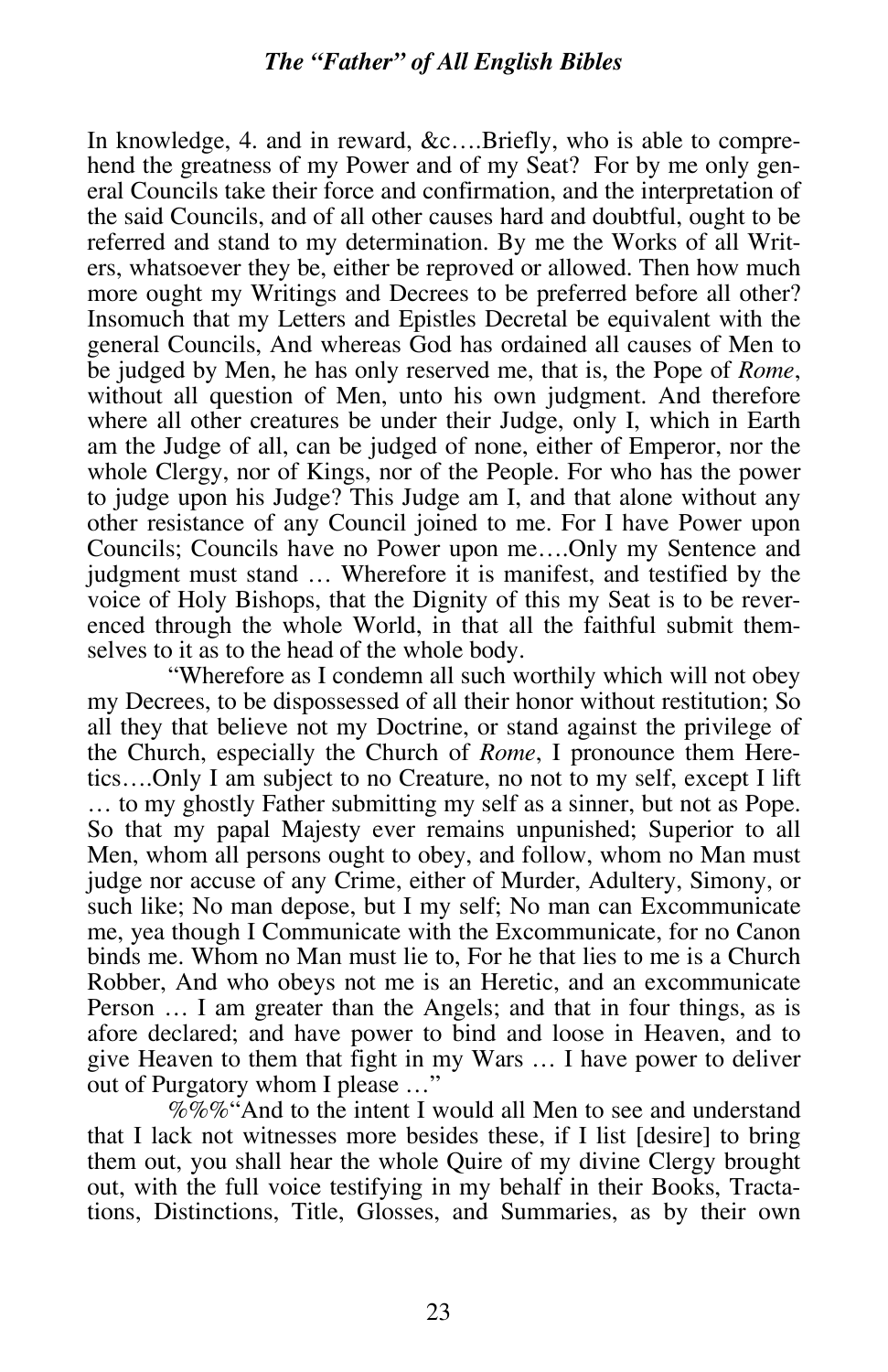words here follows. The Pope (say they) being the Vicar of Jesus Christ through the whole World, in the stead of the living God, hath that Dominion and Lordship which Christ here in Earth would not have, although he had it in *habitu*, and gave it to *Peter* in *Actu*, that is, the Universal jurisdiction both of Spiritual things, and also of Temporal, which double jurisdiction was signified by the two swords in the Gospel, and also by the offering of the wise men, who offered not only Incense, but also Gold, to signify not only the spiritual Dominion, but also the Temporal to belong to Christ and to his Vicar. For as we read, *The Earth is the Lords and the fullness thereof*; as Christ says, *All power is given to him both in Heaven and earth:* So it is to be affirmed *Inclusive*, that the Vicar of Christ hath Power on things Celestial, Terrestrial, and Infernal…. For I owe to Emperors no due Obedience that they can claim; but they owe to me as their Superior … And as I am Superior to them, so am I Superior to all Laws, and free from all constitutions. Which am able of my self, and by my interpretation to prefer equity not being written before the Law written; having all Laws within the cleft of my Brest …"

 "All the Earth is my Diocess, and I the Ordinary of all men, having the Authority of the King of all Kings upon Subjects. I am all in all, and above all, so that God Himself and I the Vicar of God have both one Consistory, and I am able to do almost all that God can do … It is said of me, that I have an heavenly Arbitrement, and therefore am able to change the nature of things … and of nothing to make things to be; and of a Sentence that is nothing to make it stand in effect; In all things that I list [desire], my will to stand for reason. For I am able to the Law to dispense above the Law, and of Wrong to make Justice, in correcting Laws and changing them….Do you not see there manifestly expressed, how not Man, but God alone separateth that which the Bishop of *Rome* doth dissolve and separate? Wherefore if those things that I do be said to be done not of man, but of God; **What can you make me but God?** Again if Prelates of the Church be called and counted of *Constantinus* for gods, **I then being above all Prelates seem by this reason to be above all gods. Wherefore no marvel, if it be in my power to change time and times, to alter and abrogate Laws, to dispense with all things, yea with the Precepts of Christ**" (various excerpts from John Foxe's (Last Unabridged Edition) *Acts and Monuments of Martyrs*, vol. 1, pp. 887-893, bold emphasis and brackets added).

 Contrary to these presumptuous and blasphemous edicts of various popes, Tyndale fully understood that anyone who professed to represent God and His Word would believe, teach and follow God's Word as led by the Holy Spirit. He vehemently opposed the pope, the Roman Catholic Church and their teachings as those of Antichrist.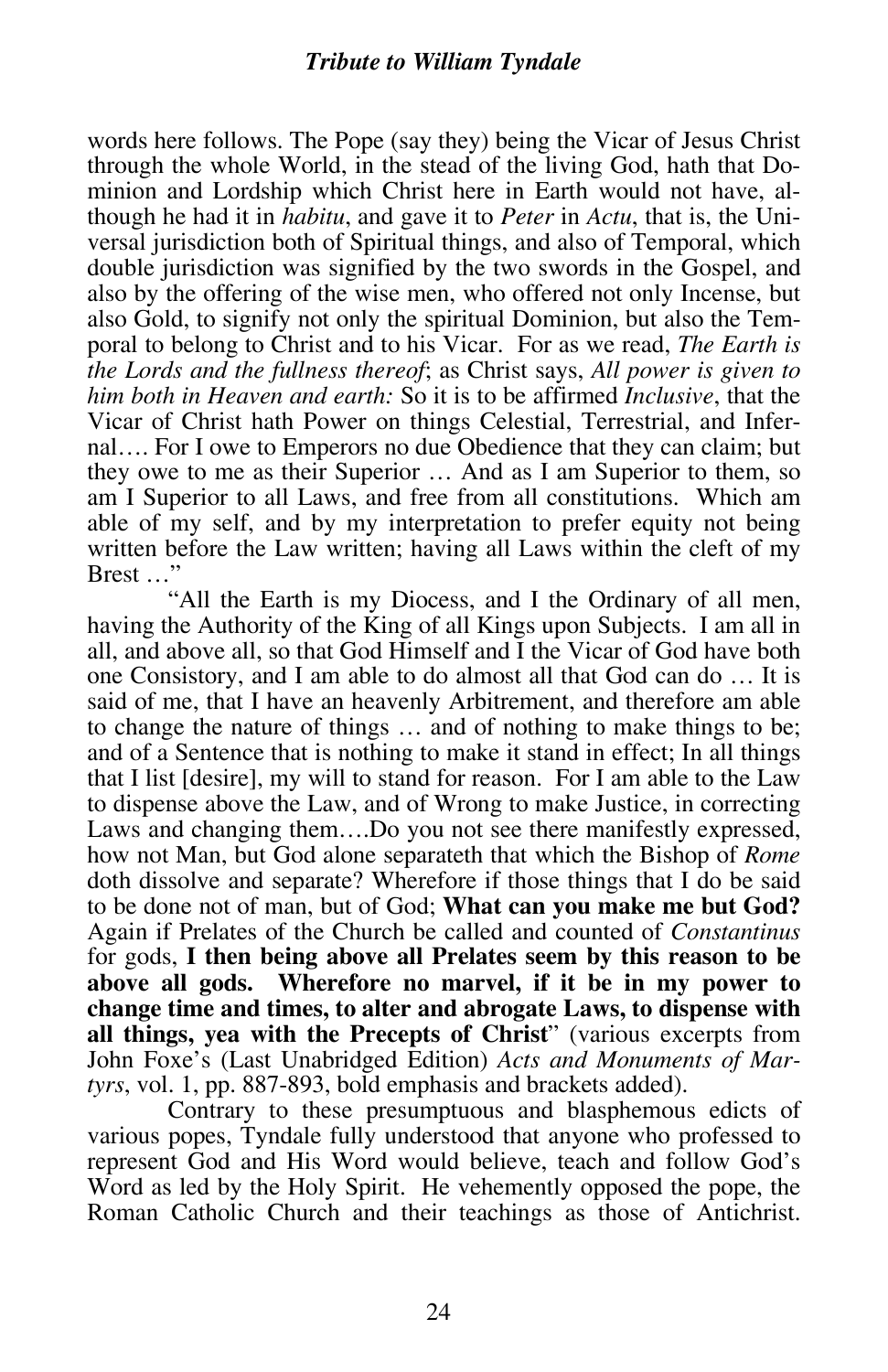Tyndale wrote: "Antichrist of another manner hath sent forth his disciples, those 'false anointed,' of which Christ warneth us before, that they should come and shew miracles and wonders, even to bring the very elect out of the way, if it were possible. He [the pope] anointeth them after the manner of the Jews; and shaveth them and sheareth them after the manner of the heathen priests, which serve the idols. He sendeth them forth not with false oil only, but with false names also: for compare their names unto their deeds, and thou shalt find them false. He sendeth them forth, as Paul prophesied of them, with lying signs and wonders. What sign is the [true] anointing [of God]? That they be full of the Holy Ghost. Compare them to the signs of the Holy Ghost, which Paul reckoneth, and thou shalt find it a false sign. 'A bishop must be faultless, the husband of one wife.' Nay, saith the pope, the husband of no wife, but the holder of as many whores as he listeth [desires]. God commandeth all degrees [of church leaders], if they burn, and cannot live chaste, to marry. The pope saith, If thou burn, take a dispensation for a concubine, and put her away when thou art old; or else, as our lawyers say, *Si non caste, tamen caute*; that is, If ye live not chaste, see ye carry clean, and play the knave secretly. 'Harborous': yea, to whores and bawds [brothel keepers, perhaps including homosexuals] for a poor man shall as soon break his neck as his fast with them, but of the scraps and with the dogs, when dinner is done. 'Apt to teach,' and, as Peter saith, 'ready always to give an answer to every man that asketh you a reason of the hope that ye have, and that with meekness.' Which thing is signified by the boots [symbolic of being shod with the preparation of preaching the gospel] which doctors of divinity are created in, because they should be ready always to go through thick and thin, to preach God's word; and by the bishop's two-horned mitre, which betokeneth the absolute and perfect knowledge that they ought to have in the new Testament and the old. Be not these false signs? For they beat only, and teach not. "Yea," saith the pope, "If they will not be ruled, cite them to appear; and pose [interrogate] them sharply, what they hold [believe] of the pope's power, of his pardons, of his bulls, of purgatory, of ceremonies, of confession and such like creatures of our most holy father's. If they miss in any point, make heretics of them, and burn them. If they be of mine anointed, and bear my mark, disgrace them, (I would say disgraduate them,) and after the ensample of noble Antiochus (2 Macc. vii) pare [by scraping with sharp shards of glass] the crowns [heads] and the finger [nail]s of them, and torment them craftily, and for very pain make them deny the truth." ("But now," say our bishops, "because the truth is come too far abroad, and the lay-people begin to smell our wiles, it is best to oppress them with craft secretly, and to tame them in prison. Yea, let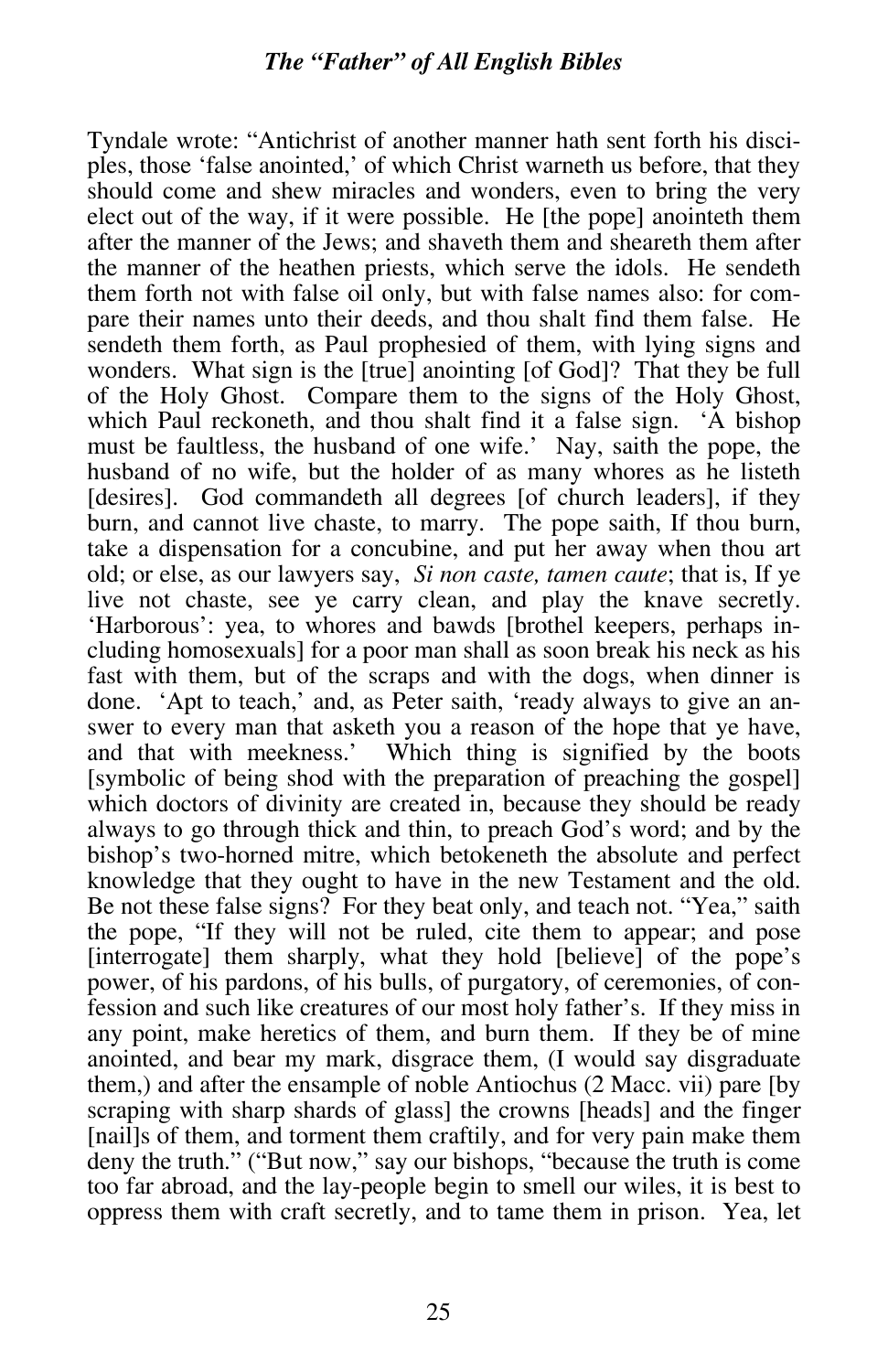us find the means to have them in the King's prison, and to make treason of such doctrine: yea, we must stir up some war, one where or another, to bring the people into another imagination.") "If they be gentlemen, abjure them secretly. Curse them four times in the year. Make them afraid of every thing; and namely, to touch mine anointed; and make them to fear the sentence of the church, suspensions, excommunications and curses. Be they right or wrong, bear them in hand that they are to be feared yet. Preach me [the pope] and mine authority, and how terrible a thing my curse is, and how black it maketh their souls. On the holidays, which were ordained to preach God's word, set up long ceremonies, long matins [midnight and daybreak prayers—with mandatory attendance], long masses, and long evening songs, and all in Latin, that they understand not; and roll them in darkness, that ye may lead them whither ye will. And lest such things should be too tedious, sing some, say some, pipe some, ring the bells, and lull them and rock them asleep [in spiritual darkness and keep them from God's word]." And yet Paul (1 Cor. xiv.) forbiddeth to speak in the church or congregation, save in the tongue that all understand. For the layman thereby is not edified or taught. How shall the layman say Amen (saith Paul) to thy blessing or thanksgiving, when he wotteth [knows] not what thou sayest? He wotteth not whether thou bless or curse."

 "What then saith the pope? 'What care I for Paul? I command by virtue of obedience, to read the gospel in Latin. Let them not pray but in Latin, no, not their *Pater noster.* If any be sick, go also and say them a gospel, and all in Latin: yea, to the very corn and fruits of the field, in the procession week, preach the gospel in Latin: make the people believe, that it shall grow the better.' It is verily as good to preach it to a swine as to men, if thou preach it in a tongue they understand not. How shall I prepare myself to God's commandments? How shall I be thankful to Christ for his kindness? How shall I believe the truth and promises which God hath sworn, while thou tellest them unto me in a tongue which I understand not?" (Parker Society, Tyndale, *Obedience of a Christian Man*, pp. 232-234).

 Tyndale's writings clearly show that he understood the Roman Catholic Church to be the "Great Whore" and "Antichrist" spoken of in Revelation 13 and 17. Both from history and the current events of his time, he understood that she was the apostate church, exercising great power to rule over kingdoms and to instigate wars in order to reign supreme over kings of the earth as depicted in Revelation. The false religious system she propagates appears as if it is Christian, but it is counterfeit, receiving its authority from the dragon—Satan the devil: "And I saw another beast rising out of the earth; and he had **two horns like a lamb**, **but spoke like a dragon**; and he exercises all the authority of the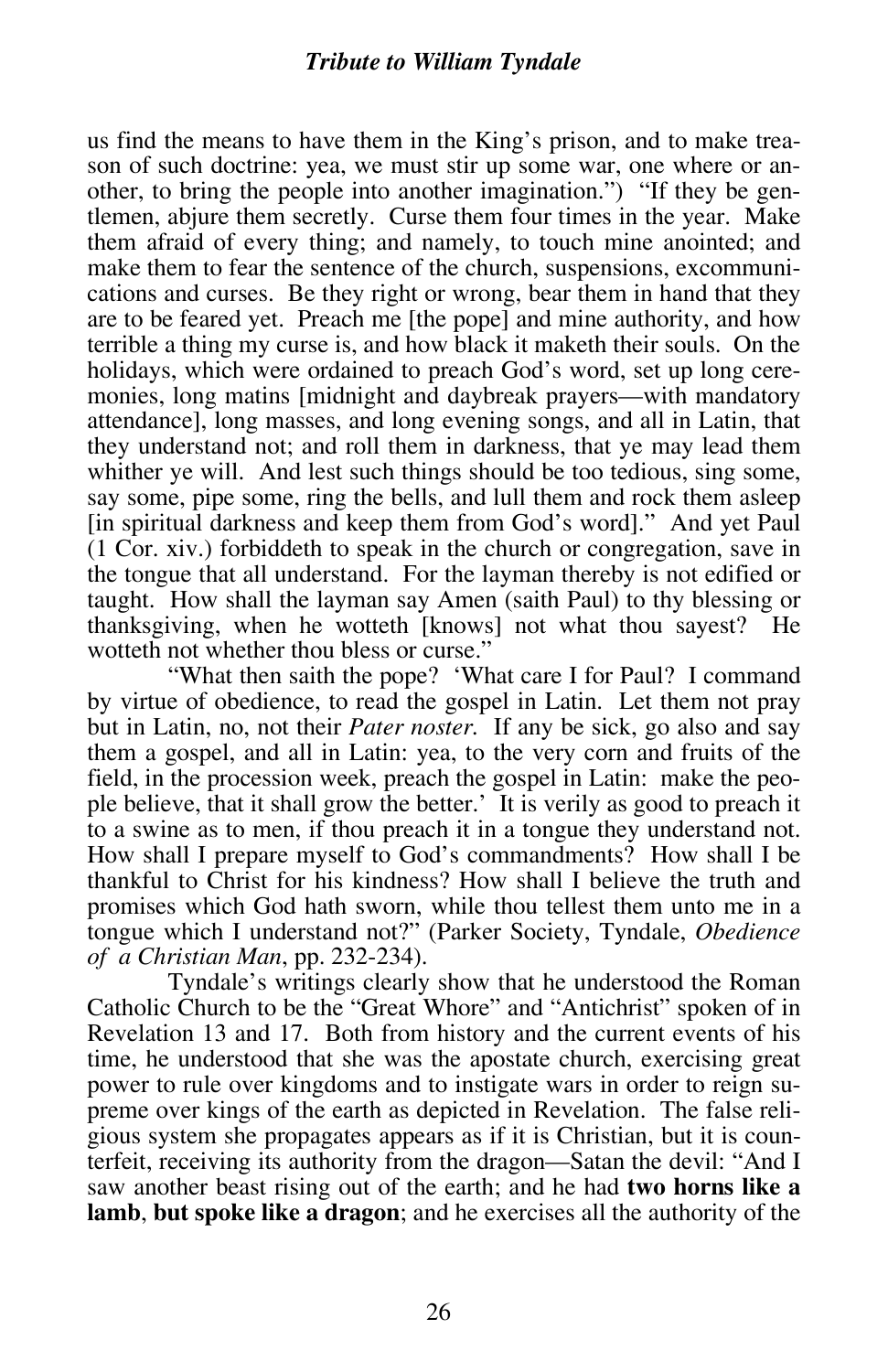first beast before him; and he causes the earth and those who dwell therein to worship the first beast, whose deadly wound was healed" (Rev. 13:11-12).

 In Revelation 17, a full description of this ruling world religious and political system is revealed: "And one of the seven angels who had the seven vials came and spoke with me, saying to me, 'Come here; I will show you the judgment of the great whore who sits upon many waters; with whom the kings of the earth have committed fornication, and those who dwell on the earth were made drunk with the wine of her fornication.' Then he carried me away in *the* spirit to a wilderness; and I saw a woman sitting upon a scarlet beast that had seven heads and ten horns, full of names of blasphemy. And the woman *was* clothed in purple and scarlet, and *was* adorned with gold and pearls and precious stones; *and* she had a golden cup in her hand, filled with abominations and *the* filthiness of her fornication; and across her forehead a name *was* written: MYSTERY, BABYLON THE GREAT, THE MOTHER OF THE HARLOTS AND OF THE ABOMINATIONS OF THE EARTH. **And I saw the woman drunk with the blood of the saints, and with the blood of the martyrs of Jesus**. And after seeing her, I wondered with great amazement….Then he said to me, 'The waters that you saw, where the whore sits, are peoples and multitudes and nations and languages. But the ten horns that you saw on the beast shall hate the whore, and shall make her desolate and naked, and shall eat her flesh, and shall burn her with fire; for God has put into their hearts to do His will, and to act with one accord, and to give their kingdom to the beast until the words of God have been fulfilled. **And the woman whom you saw is the great city that has royal power over the kings of the earth'** " (Rev. 17: 1-6, 15-18).

 In the most resolute terms, Tyndale wrote of the political power and intrigue of the Roman Catholic Church, the only church in the world that is a sovereign state and has diplomatic relations with nearly every nation in the world: "Traitors they are to all creatures, and have a secret conspiration between themselves. One craft they have, to make many kingdoms, large and small; and to nourish old titles or quarrels; that they may ever move them to war at their pleasure; and if much lands by chance fall to one man, ever to cast a bone in the way, that he shall never be able to obtain it, as we now see in the emperor. Why? For as long as the kings be small, if God would open the eyes of any to set a reformation in his realm, then should the pope interdict his land, and send other princes to conquer it….**They are not content to reign over king and emperor, and the whole earth; but challenge authority also in heaven and in hell. It is not enough for them to reign over all that are quick** [living], **but have created them a purgatory**,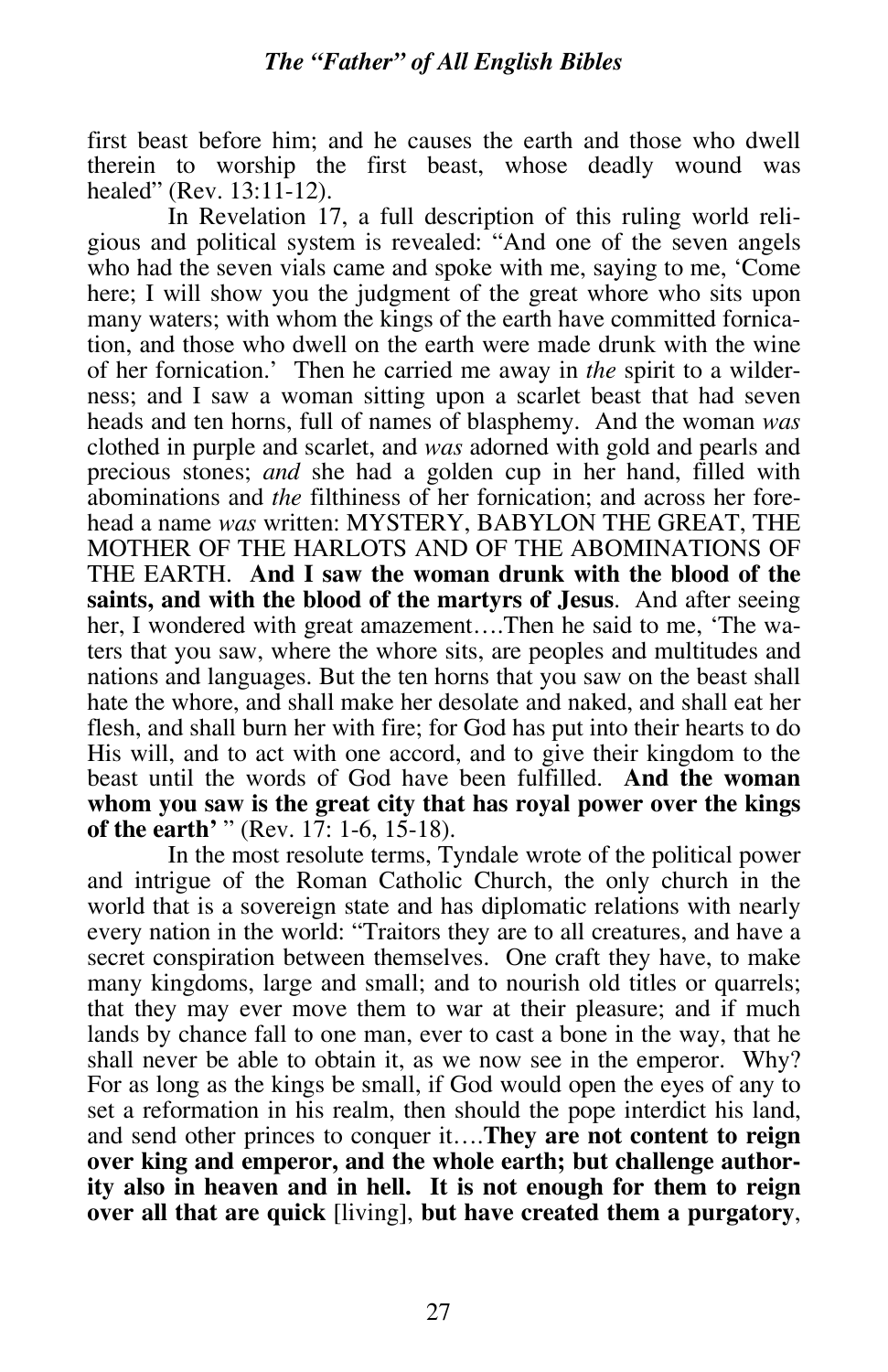**to reign also over the dead**, **and to have one kingdom more that God himself hath**" (Parker Society, p. 235, bold emphasis added).

 Little did Tyndale realize that what he wrote would turn out to be a prophecy for England. After Tyndale died, King Henry VIII severed all ties with Rome, furthering the reformation and establishing the Church of England as the state church. In turn, Rome did exactly as Tyndale prophesied and tried to destroy the English Reformation; and for a time under Catholic Queen "bloody" Mary (1553-1558), those loyal to the pope again seized political and religious power. They then instituted an intense inquisition against the reformers, whom they tortured and executed by burning or beheading. Afterwards, during Queen Elizabeth's reign (1558-1603)—the daughter of Henry VIII by his second wife, Ann Boyelyn—the reformed Protestant Church of England was re-established. True to Tyndale's words, Rome did indeed raise up the Catholic Empire of Spain in a final attempt to retake England and once again make it a Catholic realm. The Spanish assembled the largest army possible and the greatest fleet of war ships that the world had ever seen—the Spanish Armada. However, by the hand of God, the Spanish were totally defeated in this epoch battle with the destruction of their entire armada in 1588. After this providential intervention, England finally had rest from the foreign wars that were instigated by the papacy against her.

 Toward the end of his book, *The Obedience of a Christian Man*, Tyndale again exposed the hypocrisy of the apostate religious system of Roman Catholicism, comparing its teachings to the teachings of Scripture. He wrote: "Thus is God and Christ all in all; good and bad receive I of God. Them that are good I love, because they are in Christ; and the evil, to bring them to Christ. When any man doth well, I rejoice that God is honoured; and when any man doth evil, I sorrow because God is dishonoured. Finally, inasmuch as God hath created all, and Christ bought all with his blood, therefore ought all to seek God and Christ in all, and else nothing.

 "But contrariwise unto monks, friars, and to the other of our holy spiritualty, the belly is all in all, and the cause of all love. Offer thereto; so art thou father, mother, sister and brother unto them. Offerest thou not? so know they thee not; thou art neither father, mother, sister, brother, nor any kin at all to them. 'She is a sister of ours, he is a brother of ours,' say they; 'he is verily a good man, for he doth much for our religion: she is a mother of our convent; we be greatly bound to pray for them. And as for such and such, (say they,) we know not whether they be good or bad, or whether they be fish or flesh, for they do nought for us: we be more bound to pray for our benefactors (say they) and for them that give us, than for them that give us not.' For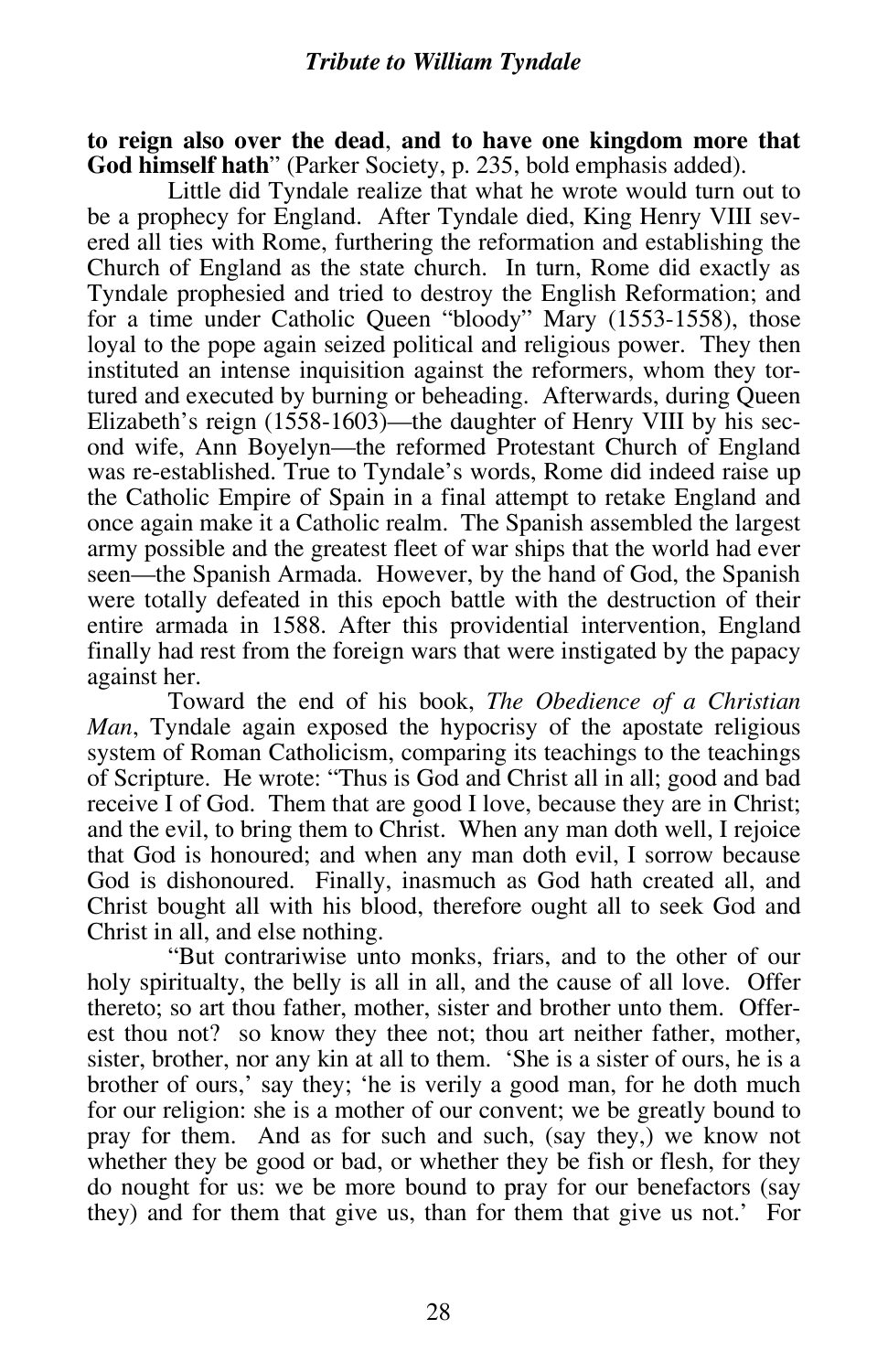them that give little are they little bound, and them they love little: and for them that give much they are much bound, and them they love much: and for them that give nought are the nought bound, and them they love not at all. And as they love thee when thou givest, so hate they thee when thou takest away from them, and run all under a stool, and curse thee as black as pitch. So is the cloister-love belly-love; cloister-prayer, belly-prayer; and cloister-brotherhood, bellybrotherhood" (Ibid., p. 299).

 "The spiritualty increaseth daily. More prelates, more priests, more monks, friars, canons, nuns, and more heretics, (I would say heremites,) with like draff [drawing in as with a fish net]. Set before thee the increase of St Francis's disciples in so few years. Reckon how many thousands, yea, how many twenty thousands, not disciples only, but whole cloisters, are sprung out of hell of them in so little space. Pattering of prayers increaseth daily. Their service, as they call it, waxeth longer and longer, and the labour of their lips greater; new saints, new service, new feasts, and new holidays. What take all these away? Sin? Nay; for we see the contrary by experience, and that sin groweth as they grow. But they take away first God's word, with faith, hope, peace, unity, love and concord; then house and land, rent and fee, tower and town, goods and cattle, and the very meat out of men's mouths. All these live by purgatory. When other weep for their friends, they sing merrily; when other lose their friends, they get friends. The pope, with all his pardons, is grounded on purgatory. Priests, monks, canons, friars, with all other swarms of hypocrites, do but empty purgatory, and fill hell. Every mass, say they, delivereth one soul out of purgatory. If that were true, yea, if ten masses were enough for one soul, yet were the parish priests and curates of every parish sufficient to scour purgatory: all the other costly workmen might be well spared" (Ibid., pp. 302-303).

 These extended quotes from Tyndale and Foxe convey the overwhelming oppression and tyranny of the popes and the Roman Catholic Church, which sparked the Reformation. History records the fierce, hellish inquisition unleashed by the lawless, antichrist popes and clergy in torturing, burning, killing, and warring against those persons and nations who opposed them. The bloodbath of millions of innocent people, who were slaughtered because they loved God more than their own lives, is a perpetual witness against such a lawless, satanic and ungodly system.

*Tyndale's Betrayal, Arrest and Execution***:** During the years 1525 to 1535, Tyndale was able to evade the authorities who were seeking to arrest and execute him. In the spring of 1535, Tyndale was living in Antwerp with Thomas Poyntz. Little did he realize that a traitor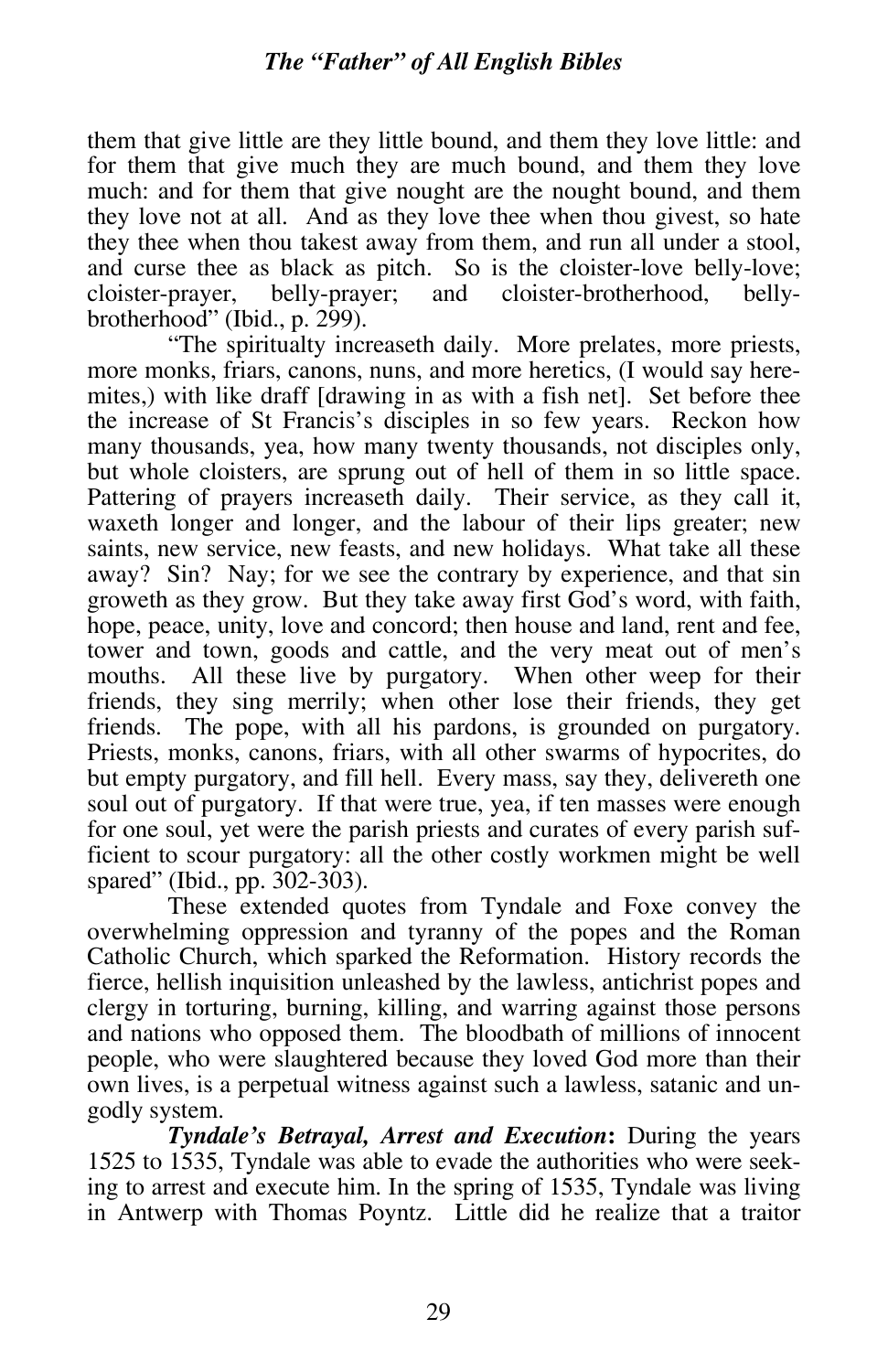named Henry Phillips was stalking him at the behest and hire of the Catholic authorities of England and Brussels. Using stealth, cunning and charm, Phillips discovered where Tyndale was living. After befriending Tyndale, Phillips arranged to betray him and led the authorities to entrap and arrest him. Tyndale was arrested in May 1535, and authorities imprisoned him at Vilvorde Castle, near Brussels, where he remained until his death in October 1536. (Daniell, *Biography of William Tyndale,* pp. 361-384).

 Of Tyndale's execution Daniell wrote: "… Early in the morning of one of the first days of October 1536, Tyndale was executed. Tradition has it that it was the sixth day of the month, and the Anglican Church has always commemorated his death on that day. We have only Foxe's meagre account of what happened. He was not burned alive, a fiercer punishment reserved for lesser creatures. He was strangled at the stake, and his dead body then burned: 'At last, after much reasoning, when no reason could serve, although he deserved no death, he was condemned by virtue of the emperor's decree … and, upon the same, brought forth to the place of execution, was there tied to the stake, and then strangled first by the hangman, and afterwards with fire consumed, in the morning at the town of Vilvorde, A. D. 1536: crying thus at the stake with a fervent zeal, and a loud voice, "**Lord! Open the king of England's eyes**" ' " (Daniell, *Biography of William Tyndale*, pp. 382- 383).

 From other records of similar executions, Daniell reconstructed the scene of Tyndale's last moments and death in vivid, gruesome details: "We have, however, eye-witness accounts of two such executions, one in Brussels and one in Louvain, recorded by Enzinas, a Spaniard arrested at Brussels seven years later for translating the New Testament into Spanish. From it we can reconstruct Tyndale's last hour. We are to imagine a large crowd held back by a barricade. In the middle of the circular space two great beams were raised in the form of a cross, with at the top iron chains, and a rope of hemp passing through holes in the beams. Brushwood, straw and logs were heaped ready near by. At a set time, the procurer-general and his colleagues on the commission came and sat on prepared chairs within the circle. The crowd parted to let the guards bring the prisoner through the barricade. As they crossed the space and approached the cross, the prisoner was allowed a moment to pray, with a last appeal for him to recant. Then he alone moved to the cross, and the guards busily knelt to tie his feet to the bottom of the cross. Around his neck the chain was passed, with the hempen noose hanging slack. The brushwood, straw and logs were packed close round the prisoner, making a sort of hut with him inside. A scattering of gunpowder was added. The executioner went to stand behind the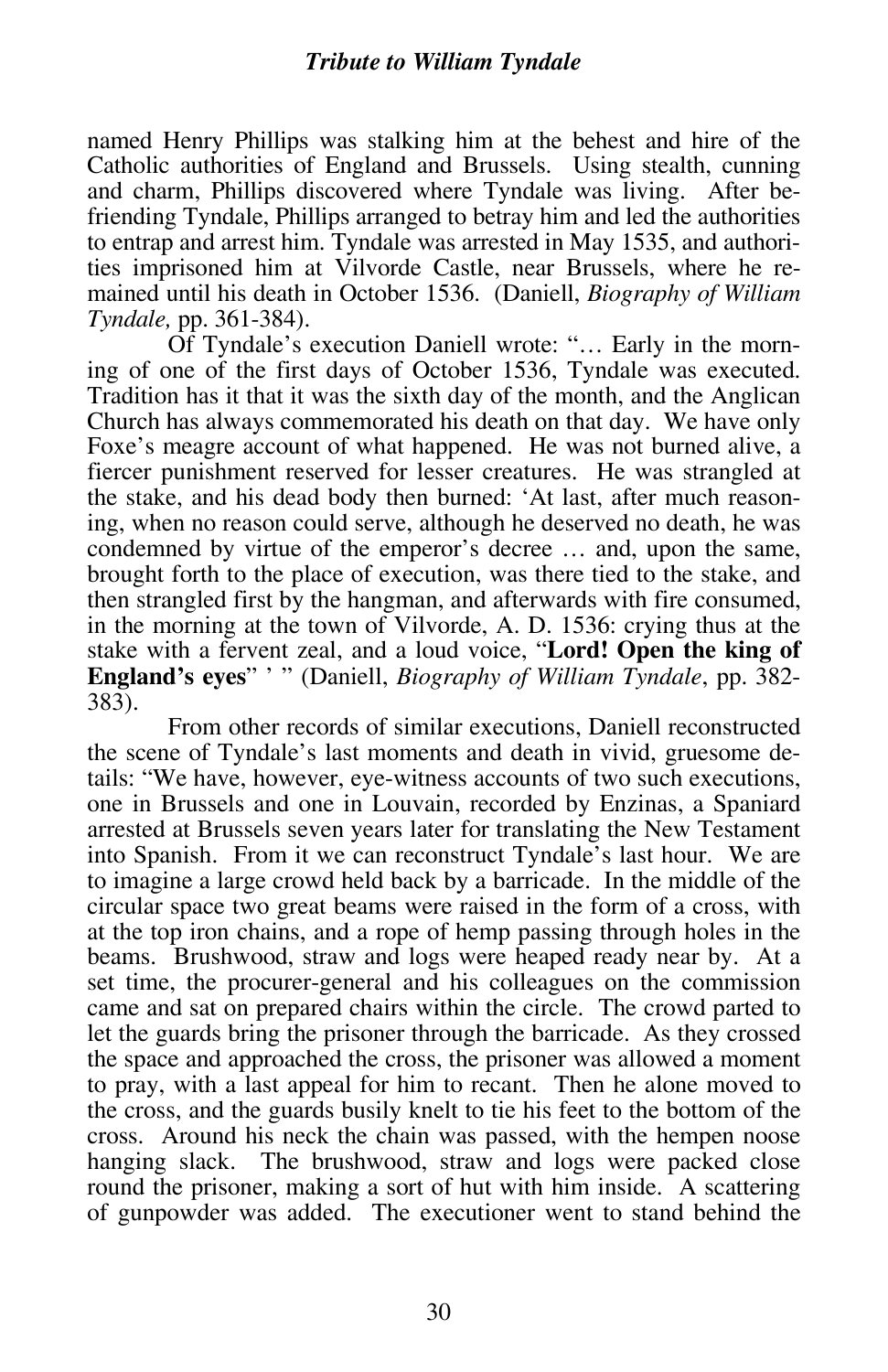cross, and looked across at the procurer-general. It is at this moment, most probably, that Tyndale cried, '**Lord, open the king of England's eyes.**' When the procurer-general was ready, he gave the signal, and the executioner quickly tightened the hempen noose, strangling Tyndale. The procurer-general watched Tyndale die, and as soon as he judged him dead, he reached for a lighted wax torch being held near him, took it and handed it to the executioner, who touched off the straw, brushwood and gunpowder" (Ibid., p. 383).

 Thus, William Tyndale was martyred. He was executed for his "high crimes" against the pope and emperor, because he loved God the Father and Jesus Christ with all his heart, all his soul, all his mind and all his strength; and for translating the Bible from the Greek and Hebrew into English for the common man and woman—even the plowboy.

*How God Answered Tyndale's Prayer***:** Almost immediately God began to answer William Tyndale's prayer, "Lord, open the king of England's eyes." Unknown to Henry Phillips, Tyndale's "Judas," Tyndale had a friend named John Rogers who assisted him at the time he was betrayed and arrested. Apparently, John Rogers fell heir to all of Tyndale's notes and unpublished translations of the Old Testament. God inspired Rogers to finalize the rest of Tyndale's work on the Old Testament, making it ready for printing.

 God continued His intervention to answer Tyndale's prayer in a profound way. He caused King Henry VIII to change his mind and allow the Bible to be printed in English. Daniell wrote of this extraordinary incident: "The King's policy about the Bible in English had been changing, and Cromwell had been able to persuade him to license this book. This volume is generally considered to be the primary version of our English Bible" (Ibid., p. 335).

 Thus, in 1537, less than two years after Tyndale's prayer, King Henry VIII authorized a license for the Thomas Matthew Bible to be printed. As Daniell recorded: "In 1537 there appeared a large folio Bible, well printed (probably in Antwerp) in double columns of blackletter, and on the title-page [it read as follows]: 'The Bible, which is all the holy Scripture: In which are contained the Old and New Testaments truly and purely translated into English by Thomas Matthew Esq. Hearken to ye heavens and thou earth give ear: For the Lord speaketh. MD XXXVII. Set forth with the King's most gracious licence' " (Ibid., p. 334).

Thomas Matthew' with his good New Testament names, making this whole Bible, is a fiction, to hide Tyndale's presence. That has been understood from the earliest time. John Bale in 1548, and Foxe in 1563 and 1570, refer to a Bible 'under the name of Thomas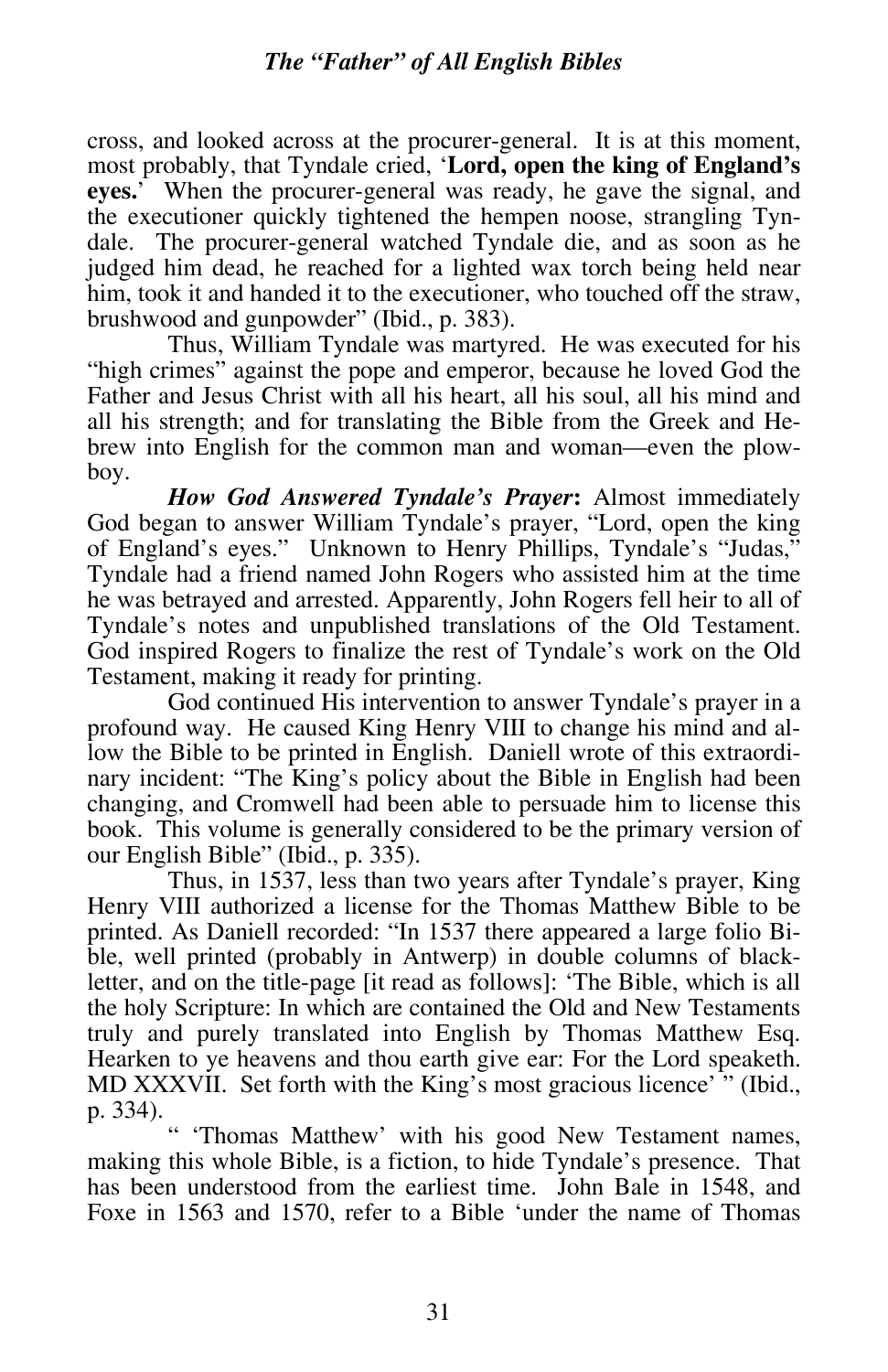Matthew'. Both authorities, further, say that the volume was in fact prepared by Tyndale's friend John Rogers" (Daniell, p. 335). However, John Rogers made it clear that the translation of the entire Old Testament was, in fact, William Tyndale's. On the last page of the Old Testament, Rogers intentionally placed the huge initials, " 'W.T.'… which may be intended to stand for the larger presence of William Tyndale in the whole" (Ibid., p. 335).

 Unfortunately, as history records, John Rogers "returned to England, and early in [Catholic Queen "bloody"] Mary's reign [1553- 1558 and wife of Philip II of Spain] was in serious trouble for his reformer's views. In that year [1553] he went to the stake, the first of the three hundred or so Protestants burned by Mary. Official documents about him refer to 'John Rogers alias Matthew' " (Ibid., p. 335).

## *Tyndale's Humility and His Mistakes*

 Tyndale's godly humility shines forth in all of his writings. Without a doubt, through the Spirit of God, he understood the evil depths of human nature. Daily, he realized his own weaknesses and proclivity to sin and cried out to God the Father and Jesus Christ for His Spirit, His mercy, His forgiveness and His love. Likewise, his humble spirit was evident when he wrote about his translations of the Word of God. It was his consuming desire to translate the Word of God from the Greek and Hebrew into English as faithfully as possible so that their true meaning would be conveyed.

 In spite of his best effort and work, he realized that he made some errors, mistakes, or misinterpretations. For this reason, Tyndale was always revising his translations as he grew in grace and knowledge. He was constantly refining and improving his work, endeavoring to present the pure words of God in English.

 In the opening sentence "W. T. to the Reader," which prefaced His Old Testament, Tyndale wrote, "When I had translated the new testament, I added an epistle unto the latter end, in which I desired them that were learned to amend if ought were found amiss" (Daniell, *Tyndale's Old Testament, a Modern Spelling Edition*, p. 1). This appeal also occurs in a footnote at the beginning of *A Pathway Into the Holy Scripture*, where he wrote: "I have here translated, brethren and sisters, most dear and tenderly beloved in Christ, the New Testament, for your spiritual edifying, consolation, and solace; exhorting instantly and beseeching those that are better seen in the tongues than I, and that have better gifts of grace, to interpret the sense of the Scripture, and meaning of the Spirit, than I, to consider and ponder my labour, and that with the spirit of meekness; and if they perceive in any places that I have not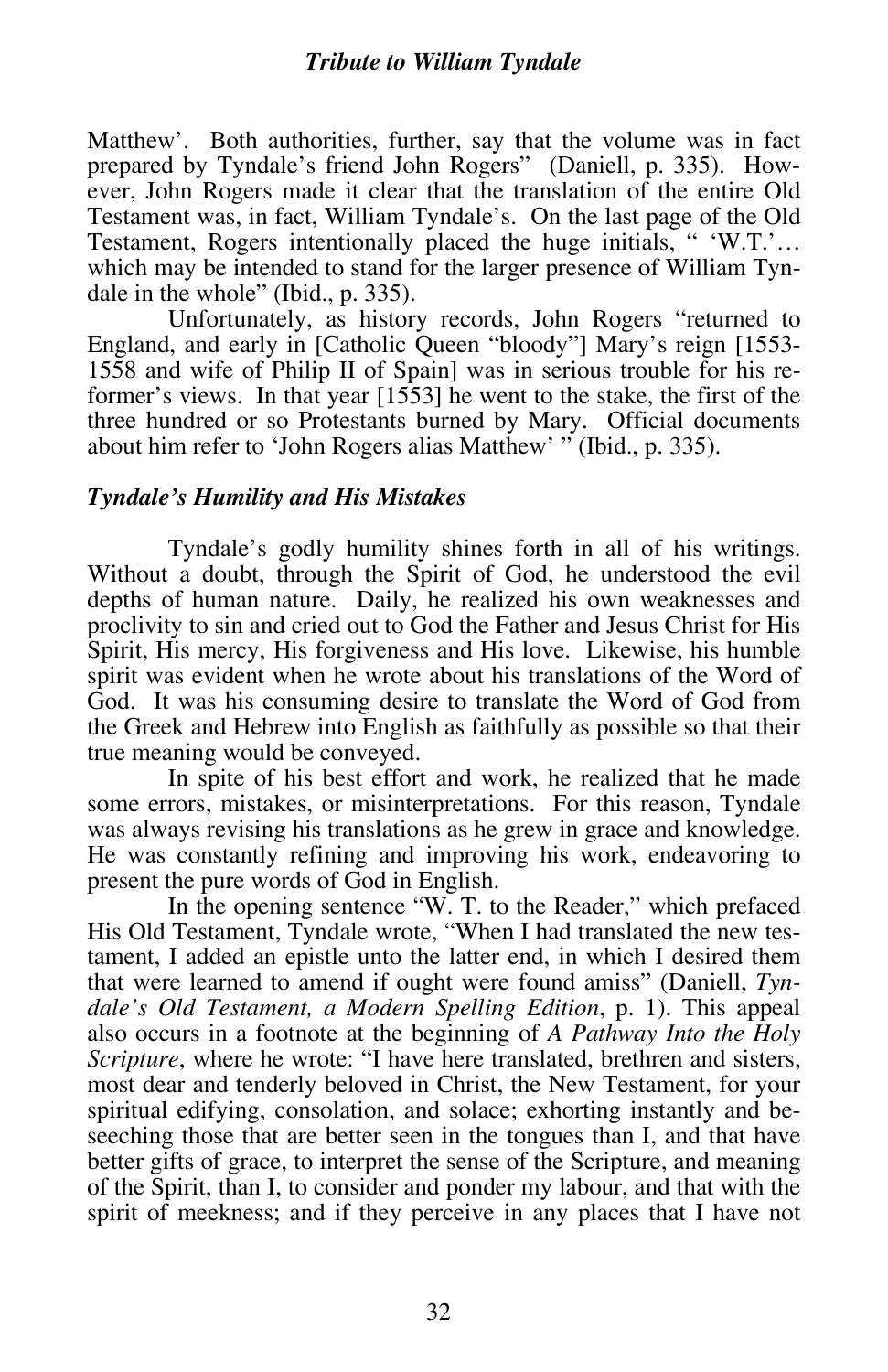attained the very sense of the tongue, or meaning of the scripture, or have not given the right English word, that they put to their hands to amend it, remembering that so is their duty to do. For we have not received the gifts of God for ourselves only, or for to hide them; but for to bestow them unto the honouring of GOD and Christ, and edifying the congregation, which is the body of Christ" (Parker Society, p. 7).

 In his *Introduction to Tyndale's New Testament, Modern Spelling*, Daniell notes some of Tyndale's mistakes, showing the probable reasons for them: "Understanding the original Greek has become a more formidable task than Tyndale could have imagined, as modern translators are faced with so many families of textual variants and vast accumulations of knowledge of vocabulary, idiom and social and religious contexts. By modern standards, Tyndale got things wrong. He followed Erasmus's Greek New Testament. Though he pursued true Greek manuscript readings like a modern scholar, Erasmus had occasional second thoughts between his first (1516) edition, and the four more he published (1519, 1522, 1527, 1535). Tyndale used the second and third editions, where Erasmus sometimes went astray, as in including (albeit in parentheses) the sentences in 1 John 5 that have no proper Greek authority. Tyndale misunderstood the Greek word asson (*asson*, 'nearer') in Acts 27, and also the Greek word for serving as a soldier in James 4, which he translates as 'rain' (i.e., reign). Also in James 4 Tyndale has 'ye envy', following a conjecture of Erasmus, instead of 'ye kill'. Tyndale was, as any translator must be, an incessant reviser, and he restored in 1534 the doxology at the end of the Lord's Prayer (omitted by the Vulgate) in Matthew 6; and so on…. More seriously, Tyndale can be accused, on occasion, of not properly appreciating the importance of Greek particles, the little words which give the language its character suppleness. Most seriously of all, he never satisfactorily solved the problem of what to do consistently with proper names—whether to transliterate or translate them. Thus in the gospels he can give 'Sabot' (Sabbath) and then, anachronistically, 'Sunday', leading to 'Good Friday', 'Easter', and in Acts, 'Whitsunday', leaving him wide open to all those attacks on him as 'homely' and rather comic. Today it seems an unfortunate decision to have followed Luther's German and given 'sweet bread' for  $a\zeta u\cos(\alpha\zeta u)\cos(\beta\zeta)$  what, since the Geneva Bible, we know as 'unleavened bread' " (Daniell, pp. xx-xxi). These mistakes are easily noted and are readily corrected, as later translations have done. For Tyndale's treatment of three key doctrinal subjects, "born again," "born of God" and "the works of the law" please see Appendices L, M and N.